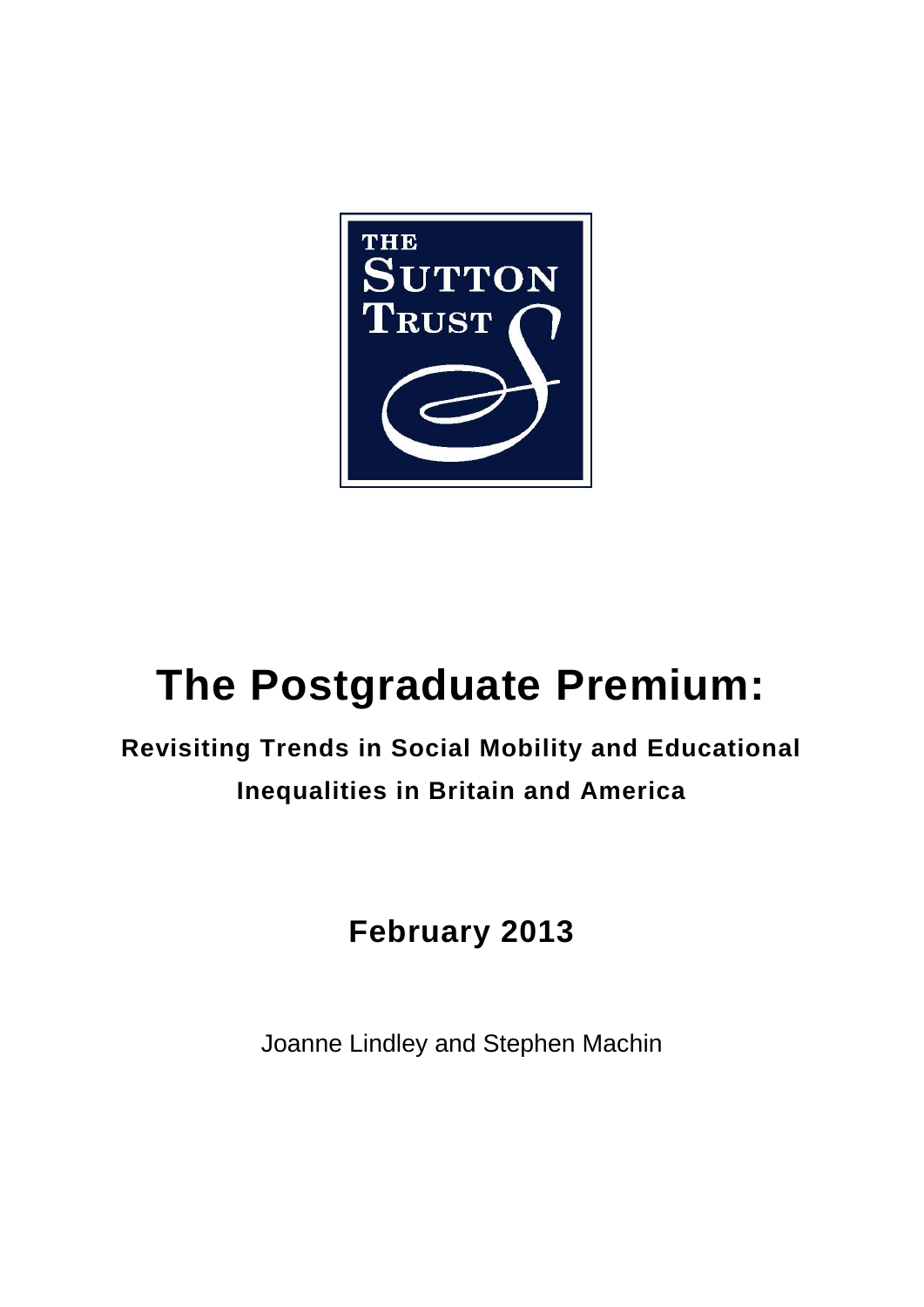# **Contents**

| 2. Trends in Education of the Workforce and Educational Inequality  8 |  |
|-----------------------------------------------------------------------|--|
|                                                                       |  |
|                                                                       |  |
|                                                                       |  |
|                                                                       |  |

# **Acknowledgements**

This work was sponsored by the Sutton Trust. The Labour Force Survey (LFS), the National Child Development Survey (NCDS) and the British Cohort Survey (BCS) data used in this study were provided by the UK Data Archive at Essex. The Current Population Survey (CPS) data were provided by the US National Bureau of Economic Research and the National Longitudinal Survey of Youth (NLSY) by Ohio State University. Thanks to Claire Crawford and Lee Elliott-Major for a number of helpful comments and suggestions as well as Steve McClaskie for assistance with the National Longitudinal Surveys.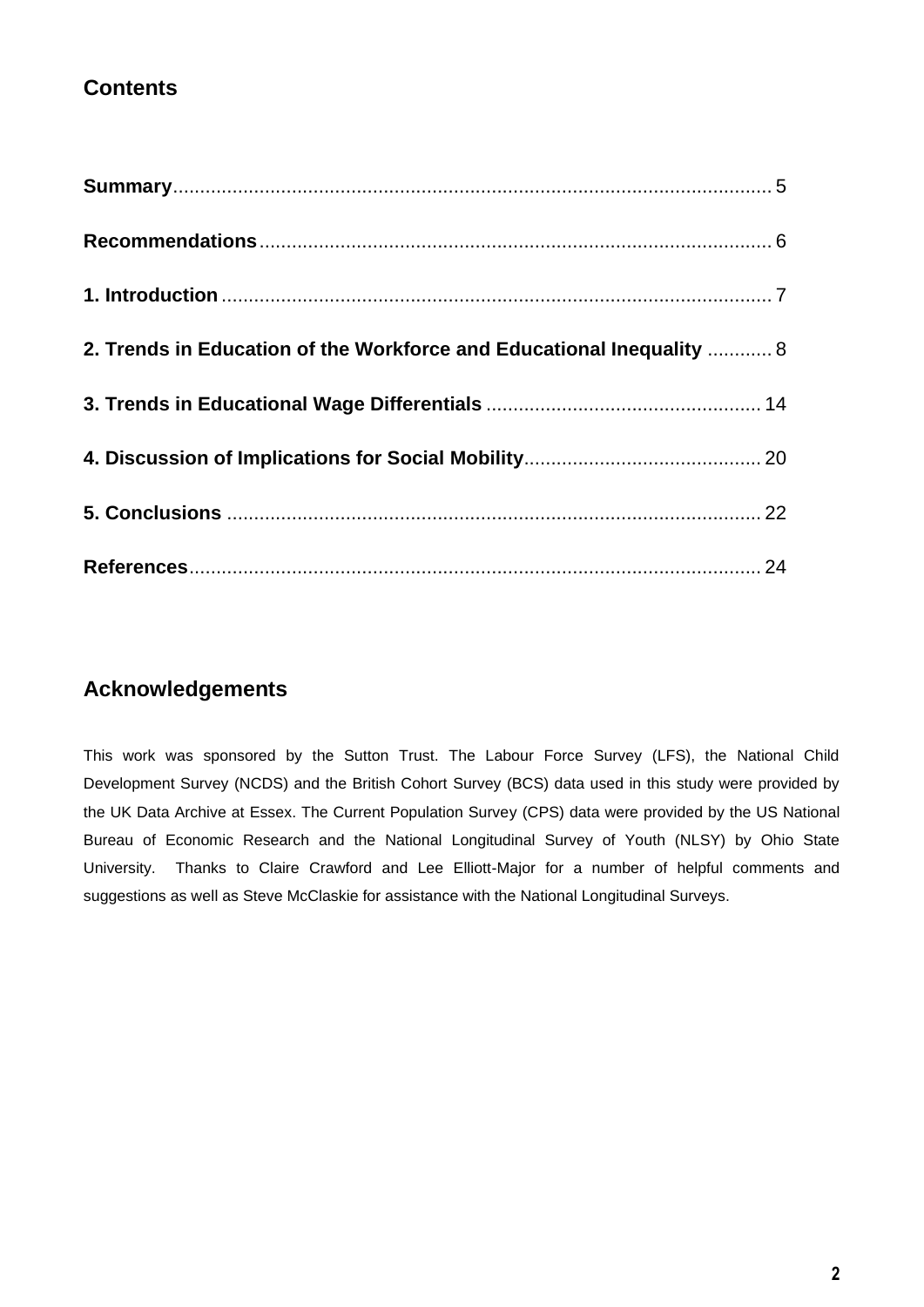# **Foreword**

Stagnant social mobility comes at a substantial social and economic cost. For the last 15 years, the Sutton Trust has sought to address the problem through education, with research and programmes from the early years, through school and university access, to access to the professions.

While there have been some improvements in overall university access for the poorest students, there remain huge challenges, particularly in our leading universities and at postgraduate level.

Some challenges are becoming even more acute, as this timely report for the Sutton Trust by Professor Stephen Machin and Dr Joanne Lindley, at the Centre for Economic Performance at the London School of Economics and the University of Surrey, demonstrates.

When I was growing up, there were many professions that were open to young people with good A-levels. More recently, an undergraduate degree has become essential for many of those careers. Now, we find that a postgraduate degree is increasingly expected, with a remarkable 11 per cent of people in work, aged 26-60, holding a degree at this level.

Of course, a better educated workforce should be good for Britain. Brainpower is what adds value in today's economy. But it is essential that this should not come at the expense of widening inequalities of access to these professions.

Postgraduate study is becoming increasingly the preserve of the better off student, both from home and abroad. That situation will be further exacerbated with £9000 annual undergraduate fees for English students. Graduates facing debts in excess of £40,000 through undergraduate student loans are likely to see the prospect of funding a further £20,000 a year in fees and living costs, without having access to student loans, truly daunting. The Sutton Trust has been concerned that £9000 is too high and we believe undergraduate tuition fees should be means tested.

But unless we address the issue, there is a real danger that we are squandering the talent of a generation, and losing the chance to stretch our brightest minds, so that they develop the innovations and ideas that will be essential to our economy in the future. At the same time, the higher wage premium – around £5500 a year more on average – enjoyed by postgraduate degree holders threatens further to widen income inequalities, reducing social mobility.

It is not easy for Government at a time of public spending restraint to consider improved funding for access to postgraduate study. Yet few investments have the potential to create such significant economic gain. The Higher Education Commission last year urged ministers to extend the student loan scheme in a targeted way to postgraduate study. That would be a good start. But we need to have a much more concerted effort by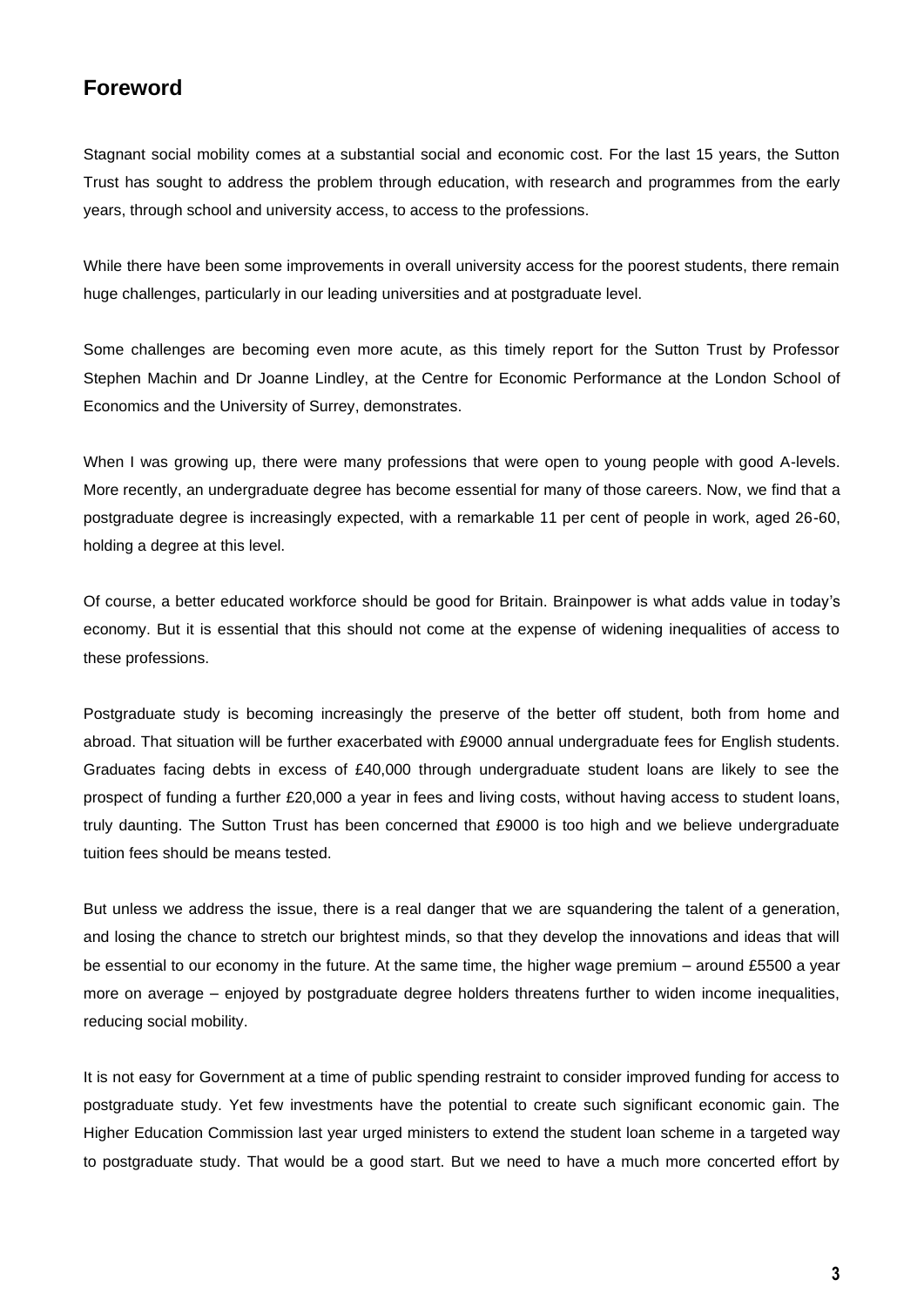government, universities and the professions to ensure that postgraduate study is about stretching the brightest minds and not simply dipping into the deepest pockets.

As well as focusing on postgraduate qualifications and wage premiums, this report also shows a more encouraging story of improved gender equality. Women's education levels are now just as high as men's in the UK, and that has been a major factor in reducing gender wage differentials in recent decades.

Of course, not everyone has benefited from these changes, and the report shows how those without a higher education in both Britain and America are losing out even more.

I am very grateful to Professor Machin and Dr Lindley for their new research. I hope it helps spur the action needed to ensure that postgraduate study is open to all those with the ability to contribute to the advancement of knowledge and understanding.

**Sir Peter Lampl Chairman The Sutton Trust and the Education Endowment Foundation**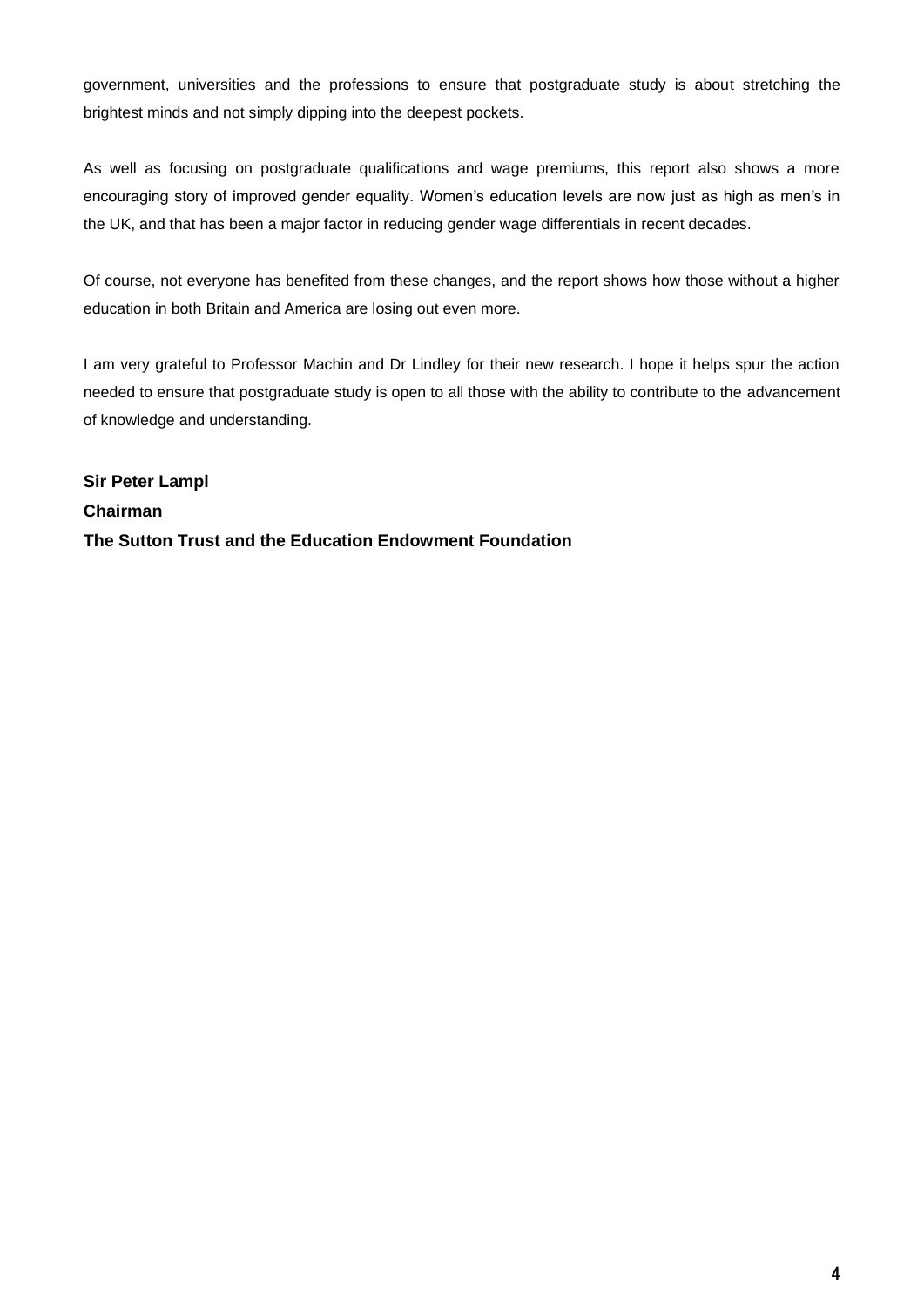# <span id="page-4-0"></span>**Summary**

This report revisits the debate about why social mobility levels are relatively low in Great Britain and the United States of America compared to other countries. It focuses on three main areas within this debate: the changing role of educational inequalities; the expectation of ever higher levels of education as revealed in increasing numbers of workers holding postgraduate degrees; and potential differences by gender.

Both Britain and the US have shown significant educational upgrading over time. By 2011 in Britain, the proportions of male and female graduates in the workforce converged and are now very similar. This gender convergence occurred earlier in the US (around the mid-1990s), where women workers now have higher levels of education on average than their male counterparts.

As these significant education upgrades have occurred, educational inequalities by family income have risen in both countries through time. This has reduced social mobility as people with the highest education levels increasingly come from richer backgrounds, whilst the relative wages of the more educated have risen.

There has also been an increase in the numbers of postgraduates - those staying on in higher education after obtaining their undergraduate degree. 11 per cent of people in work (aged 26-60) in Britain now hold a postgraduate qualification, up from 4 per cent in 1996.

In the past, employers used to accept O-levels or A-levels for many jobs. More recently, a Bachelor's degree was expected. Now, graduates seek to distinguish themselves increasingly by acquiring a postgraduate degree. But as the requirements of the labour market have become more demanding, this has exacerbated educational inequalities as workers with postgraduate degrees increasingly come from richer family backgrounds.

There is a significant wage premium for those with postgraduate qualifications. Somebody with a Master's can on average expect to earn £5,500 more a year – or £200,000 over a 40 year working life - than someone only holding a Bachelor's degree. In the US, the annual premium is almost twice as high - \$16,500 (£10,300).

Women's increased education has proven to be a key factor in narrowing gender wage differentials over the last thirty years. There are now equal numbers of male and female postgraduate students in the UK, and women constitute the majority of postgraduates in the US. However, men and women have also been equally affected by changes in educational inequality in Britain, as education-related wage differentials grow.

These patterns of rising wage differentials for those with the highest levels of education, coupled with rising higher educational inequality by family income, will make it harder to shift the already low levels of social mobility in Britain and America. As educational expectations grow and the economic and social position of workers with no or limited qualifications (especially men) has worsened, the need to improve the education and training of a significant section of the workforce becomes ever more important.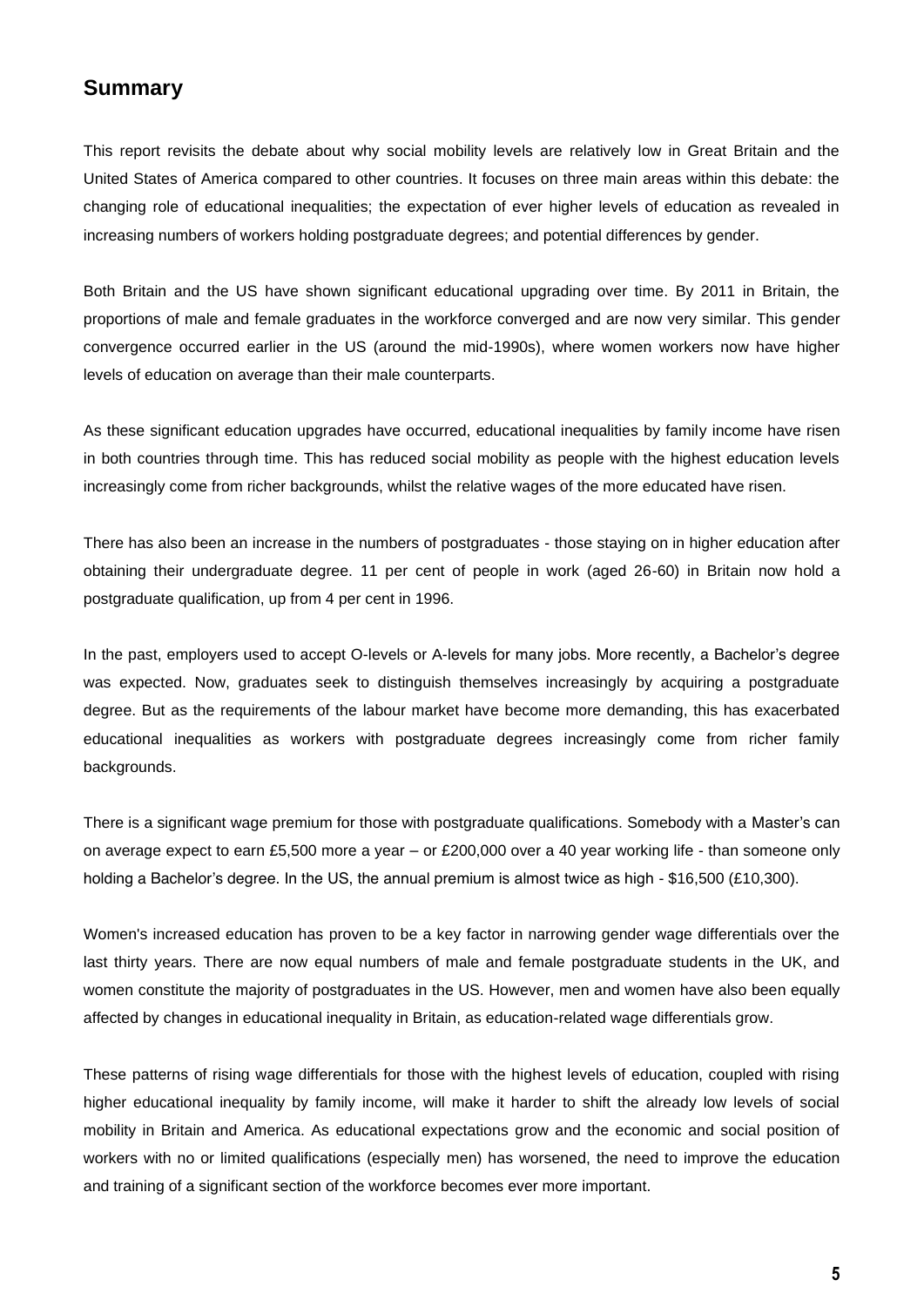# <span id="page-5-0"></span>**Recommendations**

It is vital that our brightest graduates are not priced out of postgraduate study. Therefore, a targeted statebacked loan scheme should be introduced to support postgraduate students from low and middle income backgrounds.

With postgraduate qualifications increasingly essential in many professional careers, Government, professional associations and universities should develop a coherent offer, including bursaries, to enable good graduates from low and middle income backgrounds to continue their studies without incurring significant extra debts.

The impact of the new £9000 fee arrangements for undergraduates on the social mix in postgraduate education should be kept under careful review, so that appropriate action can be taken where it can be demonstrated that it is further reducing social mobility.

The Office for Fair Access should look at universities' postgraduate recruitment patterns as part of their annual assessment of access agreements, and consider what steps are being taken to ensure a broad social intake.

HEFCE should help improve our understanding of postgraduate study and financing by collecting data on fees, costs and the socio-economic background of students.

Action should be taken by the professions – building on successful programmes already operating in fields such as the Law – to ensure that they fully represent the talents of society as a whole, and not just a narrow elite.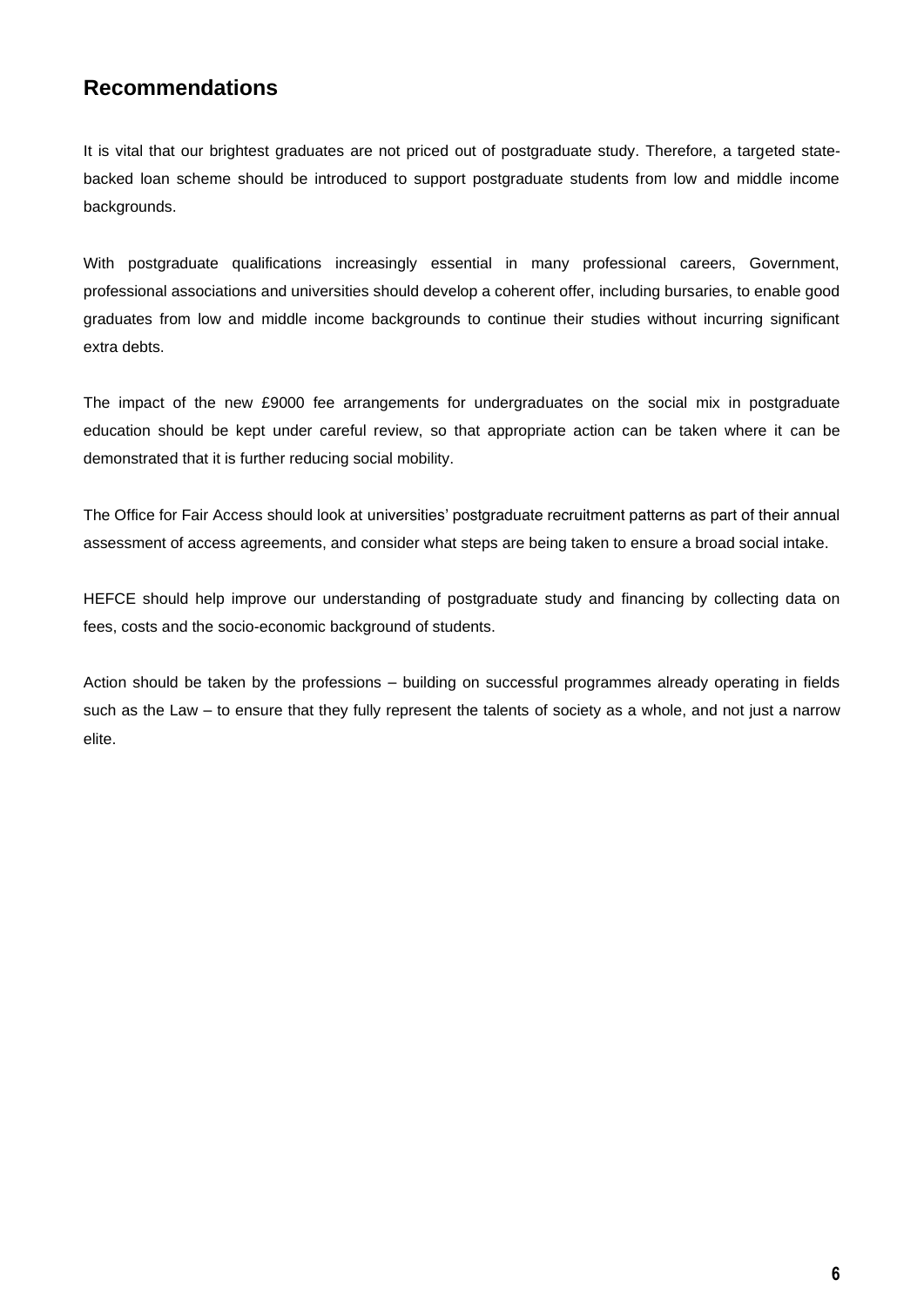# <span id="page-6-0"></span>**1. Introduction**

Notwithstanding controversial discussions at the time and subsequently, research undertaken for the Sutton Trust in the mid-2000s (Blanden, Gregg and Machin, 2005) reported that social mobility fell in Britain for a cross-cohort comparison of individuals born in 1958 and 1970, and that Britain, along with the United States, had lower mobility levels than other developed countries. Underpinning these lower levels and decline in social mobility were high and rising levels of educational inequality, coupled with rising wage inequality in the labour market.

In this report, we revisit the debate about trends in social mobility in Britain and America. Certain aspects of rising inequality and falling social mobility remain not well understood. One feature of this is a need to generate a better understanding of the ways in which higher educational levels have produced economic benefits for some individuals and how these have translated into changing levels of social mobility. This forms the focus of this report, where we examine in some detail how the continued quest for more education in Britain and the United States has manifested itself, in terms of both in affecting inequality within generations and mobility across generations.

How does this link between education and inequality impact on social mobility? The first observation is that, despite the supply of more educated workers rising very rapidly in recent decades, wage differentials between workers with more education and workers with less education have risen over time as employers have increased their demand for high education individuals. The second point is that rising education levels and educational wage differentials not only matter for inequality within generations, but also have potentially important implications for the level of social mobility across generations and for its evolution through time. If individuals from wealthy backgrounds acquire more education and get a wage payoff for this education, already existing inequalities are transmitted more strongly across generations and social mobility falls.

We explore these mechanisms in this report, presenting new findings from Britain and America from a range of large scale micro-data sources. We present estimates of changing educational inequalities by family income and on changing wage differentials using more up to date data than in earlier work. We also consider some new or relatively unexplored dimensions of these. The first looks at variations within the graduate group, which has in most social mobility research been treated as a homogenous group. It turns out that, in recent time, a key feature of rising heterogeneity within the graduate group has been the rise of the postgraduate worker, and we study the implications of this for social mobility. The second area we place more attention on is possible differences by gender, both in terms of shifts in education and relative wages, and critically assess whether gender specific changes play a role in the evolution of social mobility through time.

The report is structured as follows. It begins in Section 2 by presenting evidence on what has happened to education acquisition and educational inequalities in Britain and America over the last thirty years. Section 3 documents how these changes have mapped into changing educational wage differentials in the labour market through time. Section 4 discusses the implications of the trends described in Sections 2 and 3 for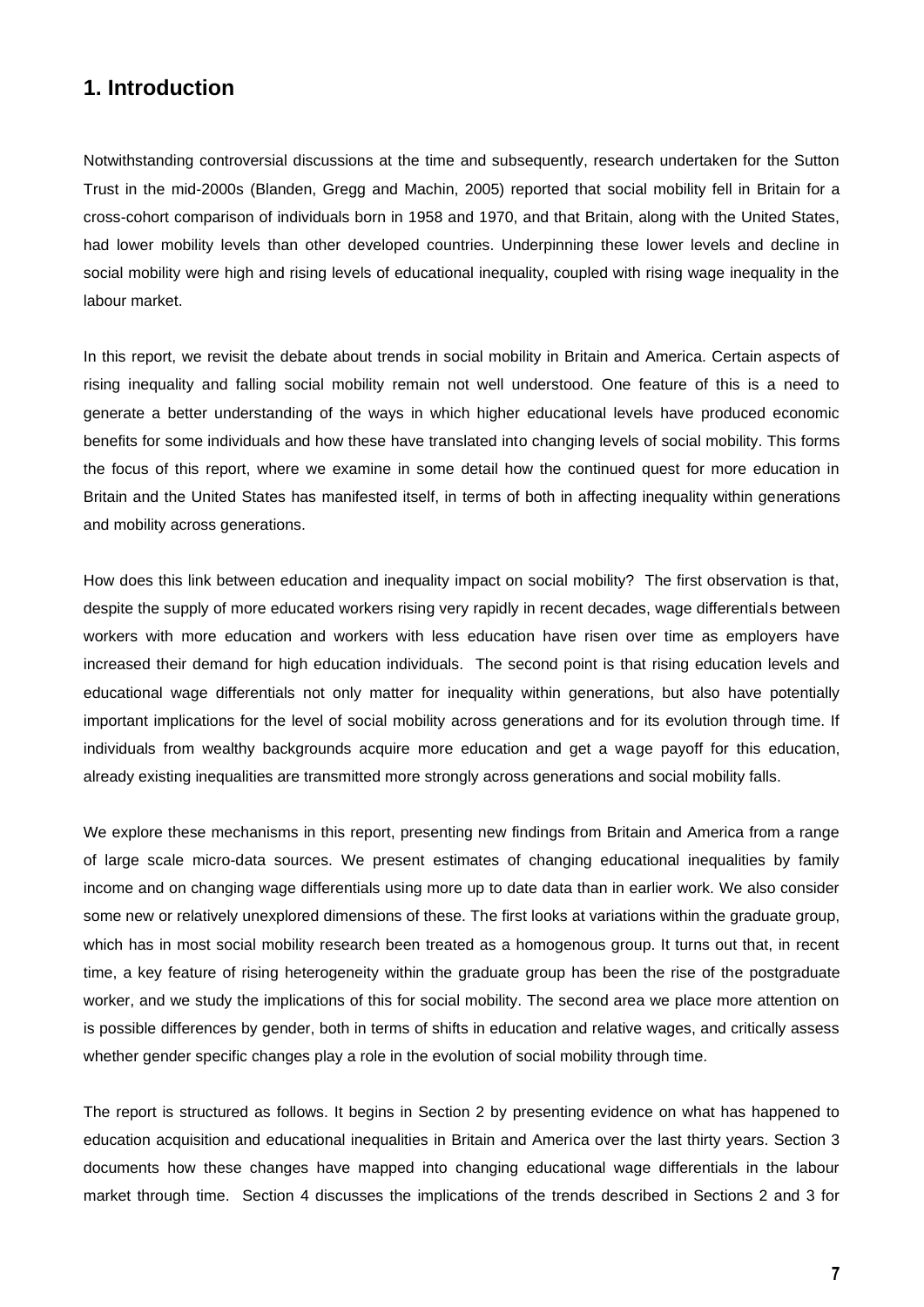social mobility, linking them back to the earlier findings, and placing them into policy perspective. Section 5 concludes.

# <span id="page-7-0"></span>**2. Trends in Education of the Workforce and Educational Inequality**

#### **Education Employment Shares Over Time**

Table 1a uses Labour Force Survey (LFS) data for Britain, and Table 1b uses Current Population Survey (CPS) data for the US, to show trends in employment shares for five year intervals over the last thirty years in five education categories. Ordered from lowest to highest, for Britain (GB) and the United States (US), the categories are:

| <b>Great Britain</b>                                                                                                                                                                     | <b>United States</b>     |
|------------------------------------------------------------------------------------------------------------------------------------------------------------------------------------------|--------------------------|
| i) No qualifications                                                                                                                                                                     | i) High school dropout   |
| ii) Intermediate 1 - if an individual's highest qualification is a<br>school-level qualification up to and including A levels (or an<br>equivalent level diploma via further education). | ii) High school graduate |
| iii) Intermediate 2 - if an individual's highest qualification is a<br>professional qualification, or a teaching and nursing qualification.                                              | iii) Some college        |
| iv) Undergraduate degree                                                                                                                                                                 | iv) College degree       |
| v) Postgraduate degree                                                                                                                                                                   | v) Postgraduate degree   |

For Britain, only four education categories are observed for the whole period, 1981-2011, as the higher education (HE) category can only be further disaggregated in a consistent manner through time from 1996 onwards. For the US, CPS data refers to earnings from the previous year and so the most recent data available are from the 2012 CPS so that the US time period runs from 1981 to 2011.<sup>1</sup>

The patterns of changes in the employment shares by education are striking. Over the last thirty years, a huge educational upgrading has occurred in both countries. For Britain, Table 1a shows that in 1981, 58 per cent of the adult (aged 26-60) workforce had no qualifications. In the same year, 5 per cent had a degree. By 2011, the per cent proportion without qualifications fell to a mere 5 per cent, whilst 31 per cent had a degree. Similarly, Table 1b shows that in the US the percentage of high school dropouts fell from 18 per cent in 1981 to 7 per cent in 2011, whilst the percentage with a degree increased from 23 to 37 per cent over the same time period.

 1 It would be of potential interest to study degree subject (in Britain) or field of major (in the US), but unfortunately information on institution and subject major are not available for either countries over the full time period we study.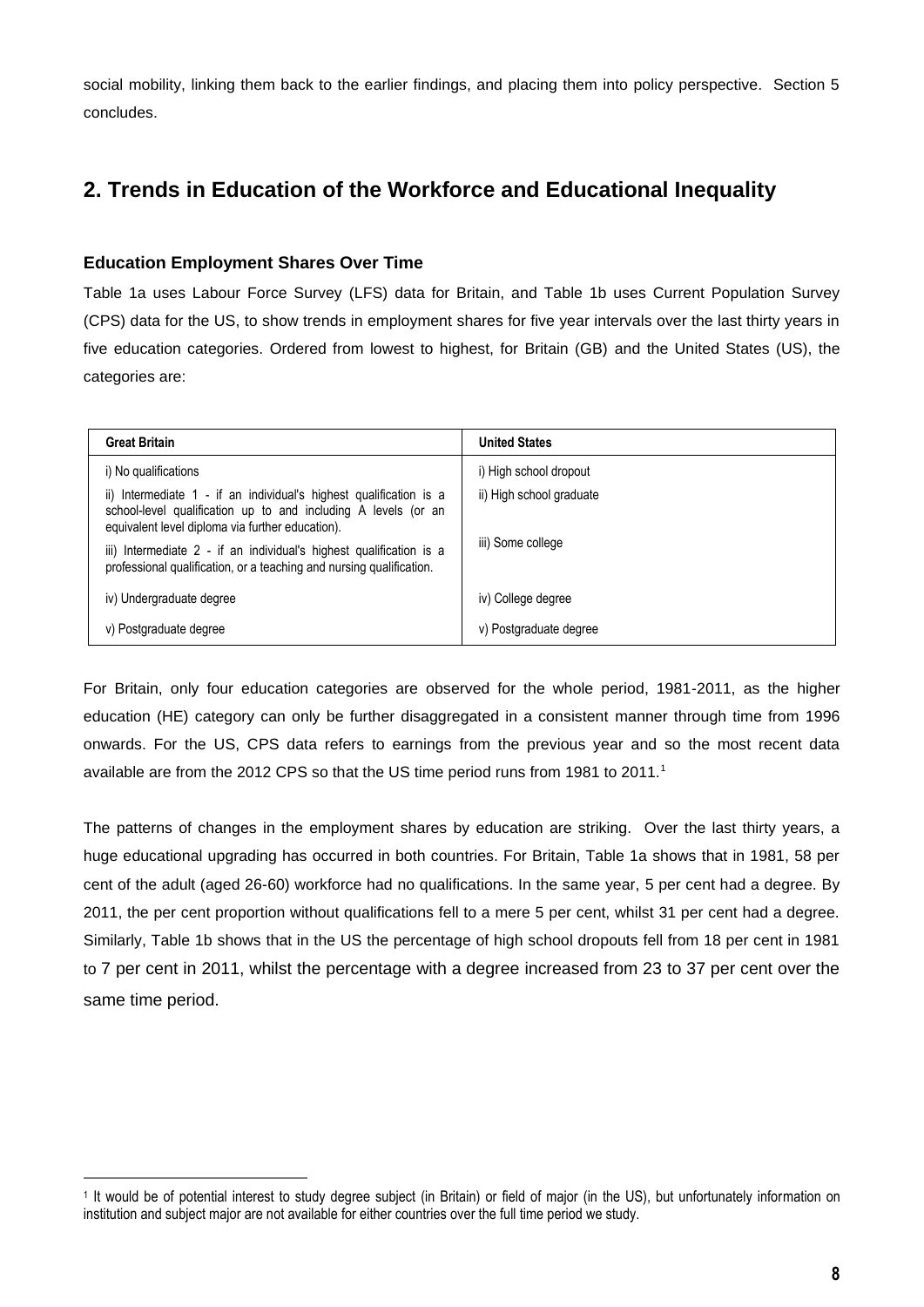| A. All                         | 1981  | 1986  | 1991  | 1996   | 2001   | 2006   | 2011   |
|--------------------------------|-------|-------|-------|--------|--------|--------|--------|
|                                |       |       |       |        |        |        |        |
| No Qualifications              | 0.58  | 0.47  | 0.33  | 0.16   | 0.11   | 0.08   | 0.05   |
| Intermediate 1                 | 0.23  | 0.29  | 0.43  | 0.53   | 0.55   | 0.53   | 0.52   |
| Intermediate 2                 | 0.14  | 0.16  | 0.15  | 0.17   | 0.16   | 0.15   | 0.12   |
| Undergraduate Degree or Higher | 0.05  | 0.07  | 0.09  | 0.14   | 0.18   | 0.23   | 0.31   |
| Of which:                      |       |       |       |        |        |        |        |
| Undergraduate Degree Only      |       |       |       | 0.10   | 0.12   | 0.15   | 0.20   |
| Postgraduate Degree            |       |       |       | 0.04   | 0.06   | 0.08   | 0.11   |
| Sample Size                    | 96384 | 69861 | 69998 | 172024 | 163714 | 148705 | 121246 |
|                                |       |       |       |        |        |        |        |
| B. Men                         | 1981  | 1986  | 1991  | 1996   | 2001   | 2006   | 2011   |
|                                |       |       |       |        |        |        |        |
| No Qualifications              | 0.55  | 0.44  | 0.27  | 0.12   | 0.10   | 0.08   | 0.05   |
| Intermediate 1                 | 0.25  | 0.32  | 0.48  | 0.57   | 0.57   | 0.54   | 0.53   |
| Intermediate 2                 | 0.13  | 0.15  | 0.14  | 0.15   | 0.14   | 0.14   | 0.11   |
| Undergraduate Degree or Higher | 0.07  | 0.09  | 0.11  | 0.16   | 0.19   | 0.24   | 0.31   |
| Of which:                      |       |       |       |        |        |        |        |
| Undergraduate Degree Only      |       |       |       | 0.11   | 0.13   | 0.15   | 0.20   |
| Postgraduate Degree            |       |       |       | 0.05   | 0.06   | 0.09   | 0.10   |
| Sample Size                    | 47680 | 35131 | 35547 | 86232  | 81339  | 72654  | 58324  |
|                                |       |       |       |        |        |        |        |
| C. Women                       | 1981  | 1986  | 1991  | 1996   | 2001   | 2006   | 2011   |
|                                |       |       |       |        |        |        |        |
| No Qualifications              | 0.62  | 0.51  | 0.39  | 0.20   | 0.13   | 0.09   | 0.05   |
| Intermediate 1                 | 0.20  | 0.27  | 0.37  | 0.49   | 0.53   | 0.52   | 0.51   |
| Intermediate 2                 | 0.15  | 0.18  | 0.17  | 0.19   | 0.18   | 0.17   | 0.13   |
| Undergraduate Degree or Higher | 0.03  | 0.05  | 0.07  | 0.11   | 0.16   | 0.22   | 0.30   |
| Of which:                      |       |       |       |        |        |        |        |
| Undergraduate Degree Only      |       |       |       | 0.08   | 0.11   | 0.15   | 0.20   |
| Postgraduate Degree            |       |       |       | 0.03   | 0.05   | 0.08   | 0.10   |
| Sample Size                    | 48704 | 34730 | 34855 | 85792  | 82375  | 76051  | 62922  |

#### **Table 1a: Employment Shares by Education, Great Britain**

Notes: Source is Labour Force Surveys (annual for 1981, 1986 and 1991, quarterly thereafter) for people in Great Britain. Employment shares are defined for people in work aged 26 to 60. Intermediate 1 qualifications include school-level qualification up to A levels (or an equivalent level diploma via further education), whilst intermediate 2 include professional undergraduate level qualifications which are not a degree (like teaching and nursing qualifications).

There were also sharp gender inequalities in education in 1981, as described in panels B and C of the two Tables, which show employment shares for men and women separately. In 1981, Table 1a shows that 62 per cent of British women had no qualifications and only 3 per cent had a degree. Comparable percentages for men were 55 and 7. By 2011, complete convergence has occurred, and the proportions in each of the education groups are almost identical among men and women. Similarly in the US, Table 1b shows that the proportion of women with a degree increased from 20 per cent in 1981 to 39 per cent in 2011 (compared to 26 and 35 per cent for men) so proportionately more women have a degree than men by 2011 in the US with convergence occurring earlier than in Britain (around the mid-1990s). This catch-up, or more rapid expansion, for women is an important feature of the educational upgrading that has occurred. We will return to the implications for social mobility later.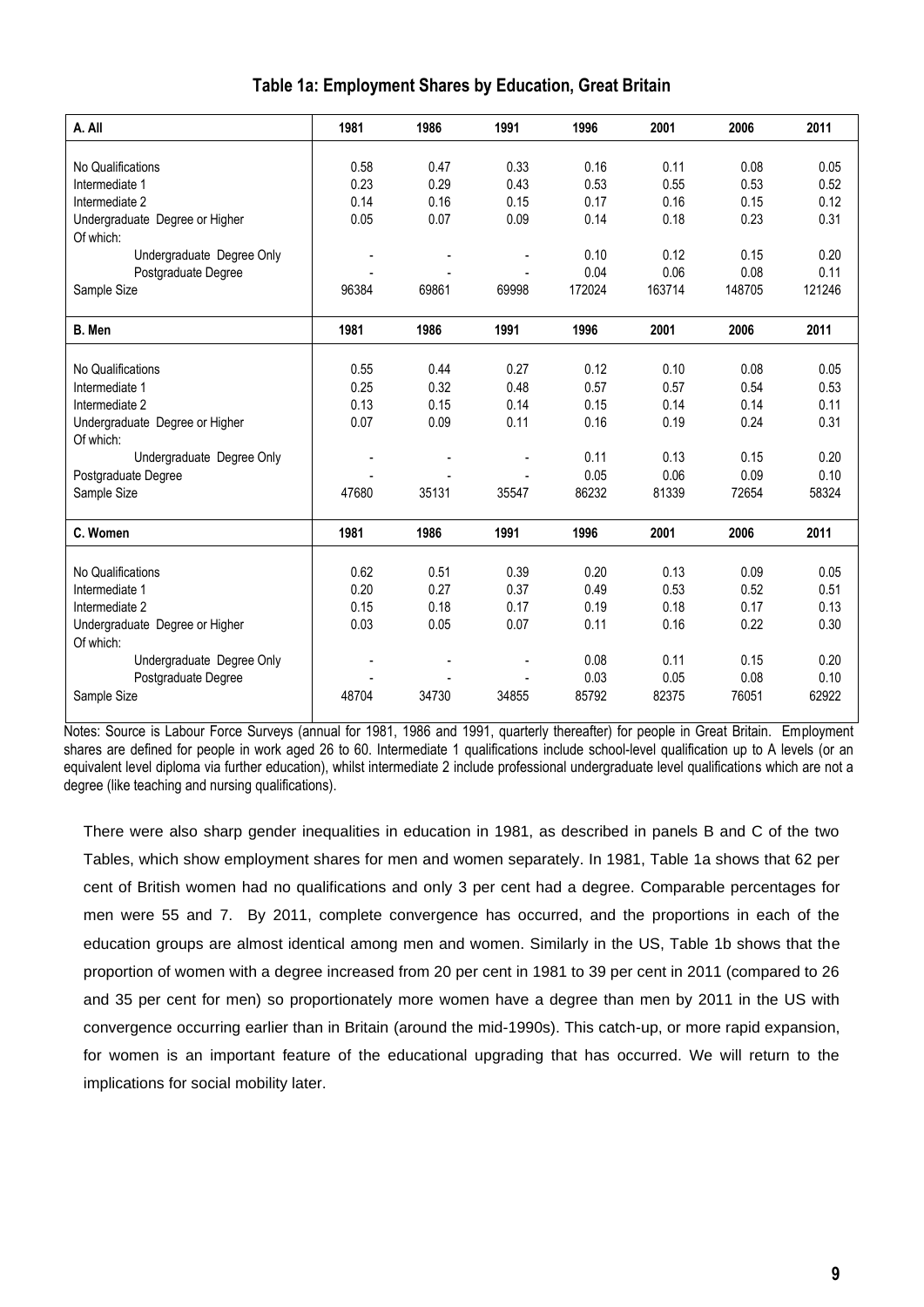| A. All                      | 1981  | 1986  | 1991  | 1996  | 2001  | 2006  | 2011  |
|-----------------------------|-------|-------|-------|-------|-------|-------|-------|
|                             |       |       |       |       |       |       |       |
| High School Dropout         | 0.18  | 0.14  | 0.11  | 0.09  | 0.08  | 0.08  | 0.07  |
| High School Graduate        | 0.37  | 0.37  | 0.36  | 0.33  | 0.32  | 0.30  | 0.28  |
| Some College                | 0.21  | 0.22  | 0.24  | 0.28  | 0.28  | 0.28  | 0.28  |
| College Degree or Higher    | 0.23  | 0.26  | 0.28  | 0.29  | 0.31  | 0.33  | 0.37  |
| Of which:                   |       |       |       |       |       |       |       |
| College Degree Only         | 0.16  | 0.18  | 0.19  | 0.19  | 0.21  | 0.22  | 0.24  |
| Postgraduate Degree         | 0.07  | 0.08  | 0.09  | 0.10  | 0.10  | 0.12  | 0.13  |
| Sample Size                 | 54112 | 50675 | 54356 | 46296 | 47746 | 75535 | 70319 |
| B. Men                      | 1981  | 1986  | 1991  | 1996  | 2001  | 2006  | 2011  |
|                             |       |       |       |       |       |       |       |
|                             |       |       |       |       |       |       |       |
| High School Dropout         | 0.20  | 0.15  | 0.13  | 0.10  | 0.09  | 0.09  | 0.08  |
| High School Graduate        | 0.33  | 0.34  | 0.34  | 0.33  | 0.32  | 0.32  | 0.31  |
| Some College                | 0.20  | 0.22  | 0.23  | 0.26  | 0.27  | 0.26  | 0.26  |
| College Degree or Higher    | 0.26  | 0.28  | 0.29  | 0.30  | 0.32  | 0.32  | 0.35  |
| Of which:                   |       |       |       |       |       |       |       |
| College Degree Only         | 0.17  | 0.19  | 0.19  | 0.19  | 0.21  | 0.21  | 0.23  |
| Postgraduate Degree         | 0.09  | 0.09  | 0.10  | 0.11  | 0.11  | 0.11  | 0.12  |
| Sample Size                 | 31523 | 28367 | 29408 | 24538 | 25298 | 39737 | 36521 |
| C. Women                    | 1981  | 1986  | 1991  | 1996  | 2001  | 2006  | 2011  |
|                             |       |       |       |       |       |       |       |
| High School Dropout         | 0.16  | 0.12  | 0.10  | 0.07  | 0.07  | 0.06  | 0.05  |
| <b>High School Graduate</b> | 0.43  | 0.41  | 0.38  | 0.34  | 0.32  | 0.29  | 0.25  |
| Some College                | 0.21  | 0.23  | 0.25  | 0.30  | 0.31  | 0.31  | 0.31  |
| College Degree or Higher    | 0.20  | 0.24  | 0.26  | 0.29  | 0.21  | 0.35  | 0.39  |
| Of which:                   |       |       |       |       |       |       |       |
| College Degree Only         | 0.15  | 0.17  | 0.19  | 0.19  | 0.10  | 0.23  | 0.25  |
| Postgraduate Degree         | 0.05  | 0.06  | 0.07  | 0.09  | 0.08  | 0.12  | 0.14  |
| Sample Size                 | 22589 | 22308 | 24948 | 21758 | 22448 | 35798 | 33798 |

#### **Table 1b: Employment Shares by Education, United States**

Notes: Source is the Current Population Survey for people in the US. Employment shares are defined for people in work aged 26 to 60.

The expansion of HE has also seen a rise in the number of workers who do not stop their education at the end of their undergraduate studies, but rather go on to get a postgraduate qualification. For Britain we can only show numbers from 1996 onwards (owing to definition changes in the LFS), but Table 1a shows the share of the adult workforce with a postgraduate qualification has increased from 4 per cent in 1996 to 11 per cent by 2011. The percentage doubles for men (from 5 to 10 per cent), but it triples for women (from 3 to 10 per cent). The percentage with a postgraduate degree has also increased in the US from 7 per cent in 1981 to 13 per cent in 2011, again with the largest of these increases being for women 5 per cent to 14 per cent compared to 9 to 12 per cent for men. This, too, has potentially important implications for social mobility that we will consider later.

It is also interesting to consider variations by different postgraduate qualification. Tables 2a and 2b therefore look at the types of qualifications postgraduates have been obtaining by looking at employment shares within the postgraduate group. We can do this for 1996 to 2011 for Britain. For the US, we can do this for 1992 to 2011 as a consequence of changes in the way postgraduate educational qualifications were recorded in the CPS after 1991. For Britain, we can identify Masters qualifications and Postgraduate Certificates in Education (PGCEs), as well as PhDs and other postgraduate qualifications. For the US, we only have three groups since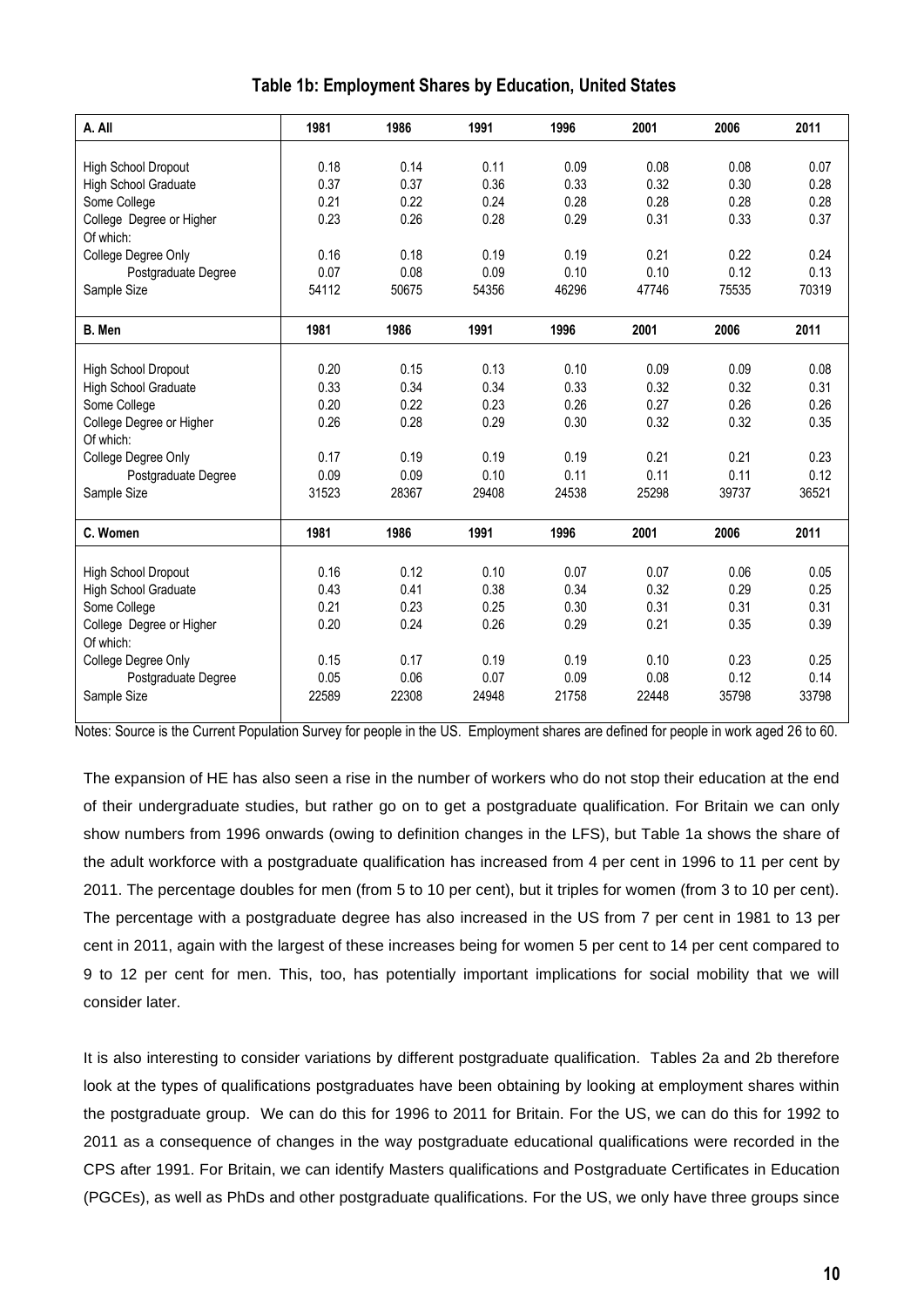it not possible to uniquely identify postgraduate teaching qualifications and these are therefore included in the Masters category. Tables 2a and 2b show that it is evident that the share of Master's degrees has risen in both countries, whilst in relative terms the doctorate share has fallen in Britain, but risen slowly in the US. This pattern is qualitatively the same for men and women, though somewhat more pronounced for men and especially so for British men.

| A. All             | 1996 | 2001 | 2006  | 2011  |
|--------------------|------|------|-------|-------|
|                    |      |      |       |       |
| <b>Masters</b>     | 0.45 | 0.49 | 0.51  | 0.52  |
| <b>PGCE</b>        | 0.21 | 0.21 | 0.23  | 0.23  |
| Doctorate          | 0.19 | 0.16 | 0.14  | 0.13  |
| Other Postgraduate | 0.15 | 0.13 | 0.12  | 0.12  |
| Sample Size        | 6898 | 8980 | 11928 | 11778 |
| B. Men             | 1996 | 2001 | 2006  | 2011  |
|                    |      |      |       |       |
| Masters            | 0.48 | 0.55 | 0.55  | 0.58  |
| <b>PGCE</b>        | 0.14 | 0.13 | 0.14  | 0.15  |
| Doctorate          | 0.23 | 0.19 | 0.18  | 0.16  |
| Other Postgraduate | 0.14 | 0.13 | 0.12  | 0.11  |
| Sample Size        | 4133 | 5056 | 6214  | 5591  |
| C. Women           | 1996 | 2001 | 2006  | 2011  |
|                    |      |      |       |       |
| <b>Masters</b>     | 0.40 | 0.42 | 0.45  | 0.45  |
| <b>PGCE</b>        | 0.32 | 0.32 | 0.33  | 0.32  |
| Doctorate          | 0.11 | 0.12 | 0.10  | 0.09  |
| Other Postgraduate | 0.16 | 0.14 | 0.12  | 0.14  |
| Sample Size        | 2765 | 3924 | 5714  | 6187  |

#### **Table 2a: Employment Shares of Postgraduates, Great Britain**

Notes: Source is Quarterly Labour Force Surveys (1996, 2001, 2006 and 2011) for people in Great Britain. Employment shares are defined for postgraduates in work aged 26 to 60.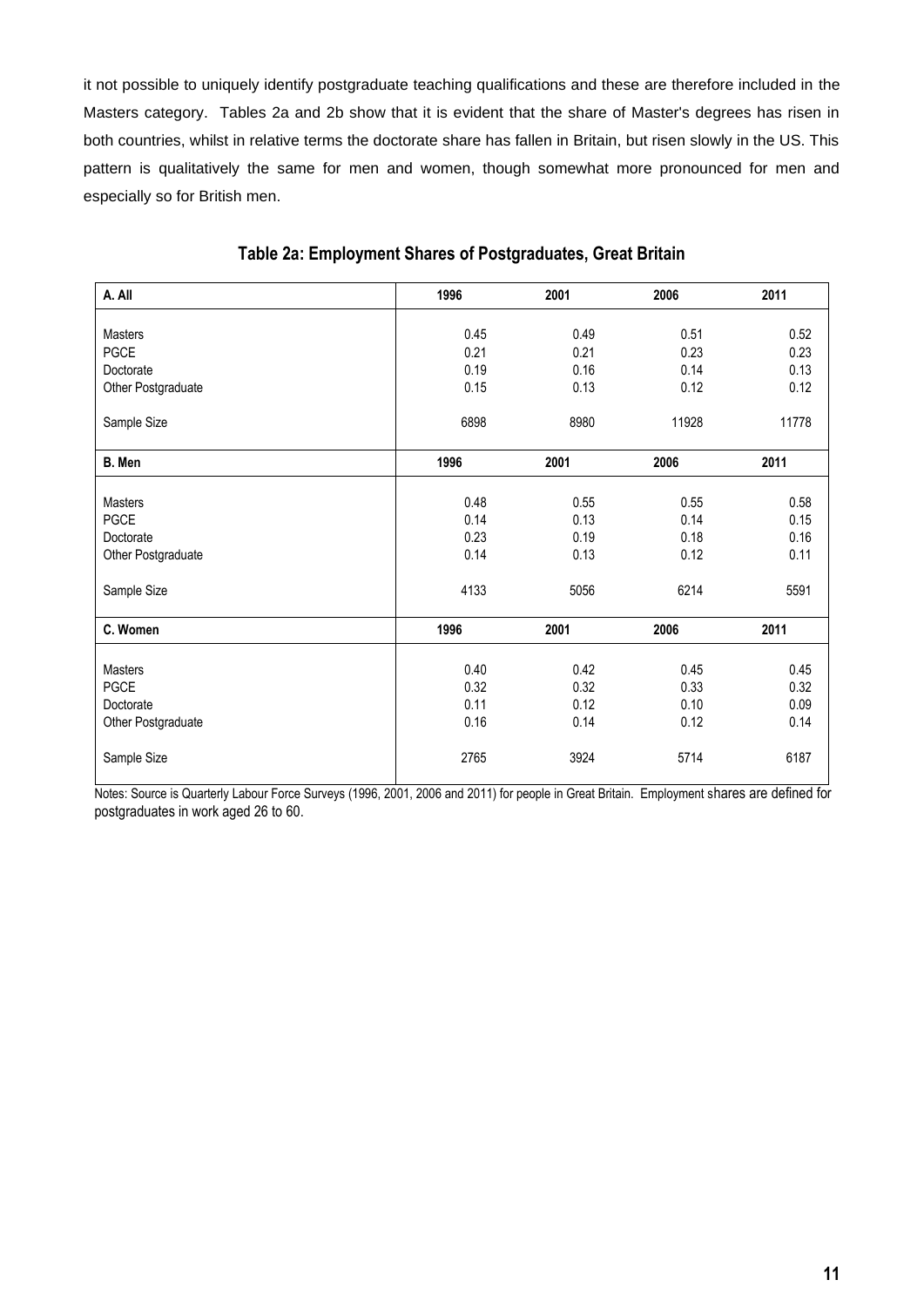| A. All             | 1992 | 1996 | 2001 | 2006 | 2011 |
|--------------------|------|------|------|------|------|
|                    |      |      |      |      |      |
| Masters            | 0.71 | 0.69 | 0.69 | 0.70 | 0.73 |
| PhD                | 0.10 | 0.12 | 0.13 | 0.15 | 0.14 |
| Other Postgraduate | 0.19 | 0.18 | 0.17 | 0.17 | 0.13 |
|                    |      |      |      |      |      |
| Sample Size        | 5263 | 4590 | 4804 | 8643 | 9288 |
|                    |      |      |      |      |      |
| B. Men             | 1992 | 1996 | 2001 | 2006 | 2011 |
|                    |      |      |      |      |      |
| <b>Masters</b>     | 0.65 | 0.63 | 0.62 | 0.64 | 0.67 |
| <b>PhD</b>         | 0.12 | 0.15 | 0.17 | 0.16 | 0.16 |
| Other Postgraduate | 0.23 | 0.21 | 0.21 | 0.19 | 0.16 |
|                    |      |      |      |      |      |
| Sample Size        | 3150 | 2638 | 2641 | 4594 | 4569 |
|                    |      |      |      |      |      |
| C. Women           | 1992 | 1996 | 2001 | 2006 | 2011 |
|                    |      |      |      |      |      |
| Masters            | 0.80 | 0.77 | 0.78 | 0.77 | 0.78 |
| <b>PhD</b>         | 0.07 | 0.08 | 0.08 | 0.09 | 0.11 |
| Other Postgraduate | 0.12 | 0.14 | 0.13 | 0.14 | 0.10 |
|                    |      |      |      |      |      |
| Sample Size        | 2113 | 1952 | 2163 | 4049 | 4719 |
|                    |      |      |      |      |      |

**Table 2b: Employment Shares of Postgraduates, United States**

Notes: Source is the Current Population Survey for people in the US. Employment shares are defined for postgraduates in work aged 26 to 60.

#### **Educational Inequality by Family Income Over Time**

When studying the social mobility implications of this education expansion, one needs to consider from which part of the family income distribution the most rapid upgrading has occurred. Some previous work has considered this question. Blanden and Machin (2004) showed that HE expansion in Britain (measured by degree acquisition by age 23) was much faster (more than doubling from 20 per cent to 46 per cent between 1981 and 1993) for people from the top 20 per cent of the income distribution, rose (by less, from 8 to 23 per cent) for the middle 60 per cent, and barely rose at all (going from 6 to 9 per cent) for the bottom 20 per cent. Thus educational inequality significantly rose, as over time people from richer backgrounds increased their shares in the higher education groups. This, in turn, acted as a key driver of reduced social mobility.

We reconsider this issue, studying cross-cohort changes in educational inequality in a similar way to the earlier work, but in a more comprehensive manner for both Britain and the US. Unlike earlier work, since we now have access to data on cohort members at an older age, we can improve on the education groups we can consider. In particular, we are able to break down the HE group into those with undergraduate only or postgraduates degrees, since the recent availability of the 2004 BCS means we are now able to look at highest educational qualification obtained by age 33/34. We also consider gender differences in more detail.

We do this using the British birth cohort datasets and the US National Longitudinal Surveys. For Britain, we measure educational qualifications at age 33/34 in 1991 and 2004, respectively from the National Child Development Study, the birth cohort of everyone born in Great Britain in a week in March 1958, as well as the British Cohort Study (BCS), the birth cohort of everyone born in a week in April 1970.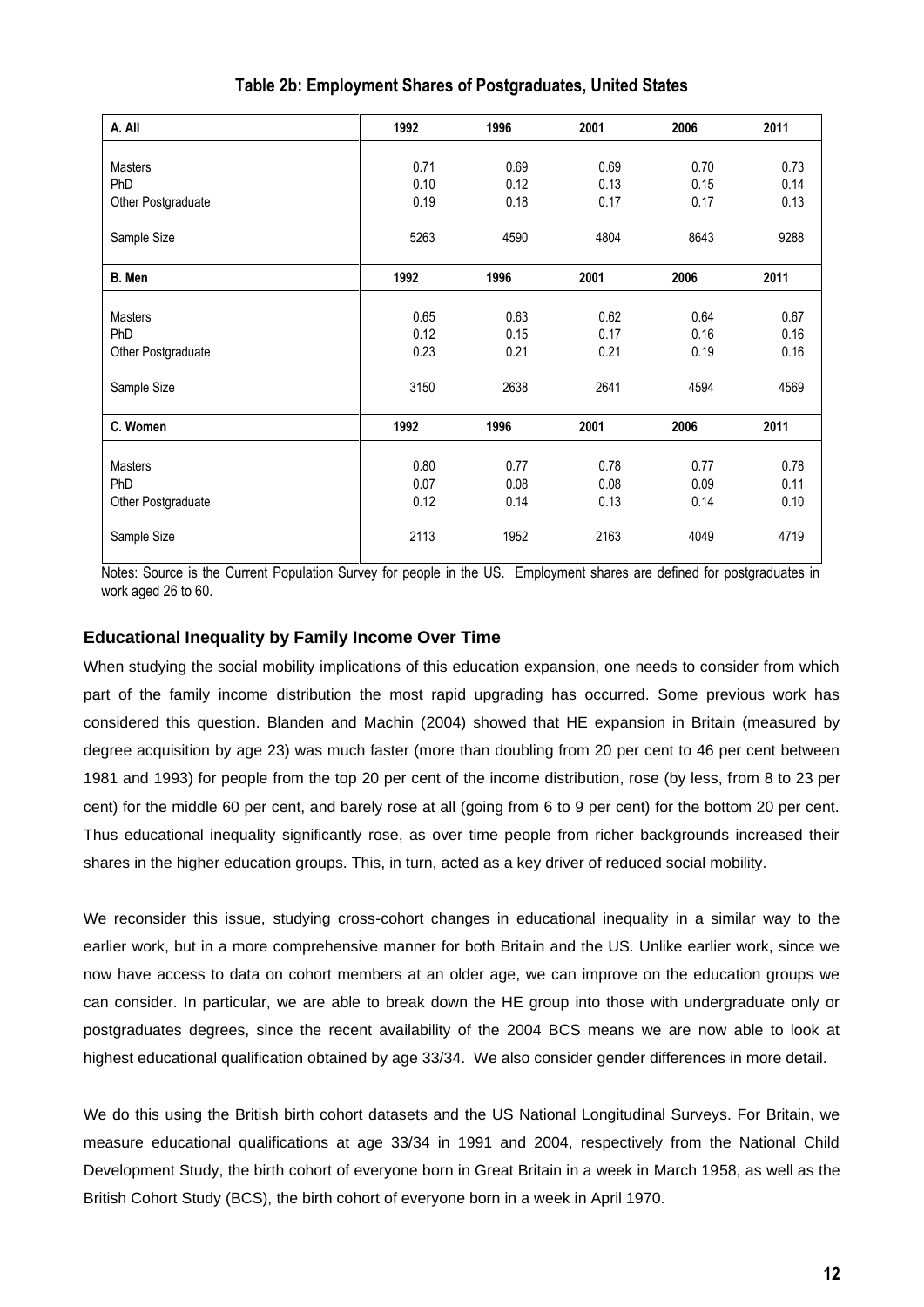For the US, we use the 1979 and 1997 National Longitudinal Survey for Youth. The 1979 National Longitudinal Survey for Youth (NLSY79) follows people born between 1961 and 1964 who were of college age in 1979-1982. The 1997 National Longitudinal Survey for Youth (NLSY97) follows people born between 1979 and 1982 and who were of college age eighteen years later in 1997-2000. We use the follow-up data on employment, wages and educational attainment to measure educational qualifications at age 27-29 in 1991 for the NLSY79 and 2009 for the NLSY97.

To study educational inequality by family income, we have calculated the proportion of each HE education group within family income quintiles (measured when the cohort member was age 16 in Britain and measured at birth in the US). These are reported for the three main HE groups (undergraduate/college degree or higher, undergraduate/college only and postgraduate) in Tables 3a and 3b for Britain and the US respectively, for both cohorts and for the lowest 20 per cent of family income, the middle 60 per cent and the highest 20 per cent.

# **Table 3a: HE Qualifications (by Age 33/34) and Family Income, 1958 and 1970 Birth Cohorts, Great Britain**

|                                     |                          |                                 | 1958 Birth Cohort, NCDS (in 1991) |                                | 1970 Birth Cohort, BCS (in 2004) |                                 |                                  |                          | Cross-<br>Cohort<br>Change |
|-------------------------------------|--------------------------|---------------------------------|-----------------------------------|--------------------------------|----------------------------------|---------------------------------|----------------------------------|--------------------------|----------------------------|
|                                     | Lowest<br>20 Per<br>cent | <b>Middle</b><br>60 Per<br>cent | Highest<br>20 Per<br>cent         | <b>HE</b><br><b>Inequality</b> | Lowest<br>20 Per<br>cent         | <b>Middle</b><br>60 Per<br>cent | <b>Highest</b><br>20 Per<br>cent | <b>HE</b><br>Inequality  | <b>HE</b><br>Inequality    |
| A. All                              |                          |                                 |                                   |                                |                                  |                                 |                                  |                          |                            |
| a) Pr[Degree]                       | 0.09                     | 0.12                            | 0.28                              | 0.19(0.02)                     | 0.10                             | 0.21                            | 0.37                             | 0.27(0.02)               | 0.08(0.03)                 |
| Pr[Undergraduate<br>b)              | 0.07                     | 0.09                            | 0.20                              | 0.13(0.02)                     | 0.07                             | 0.14                            | 0.24                             | 0.17(0.02)               | 0.04(0.03)                 |
| <b>Pr</b> [Postgraduate<br>c)       | 0.02                     | 0.03                            | 0.08                              | 0.06(0.01)                     | 0.03                             | 0.07                            | 0.13                             | 0.10(0.01)               | 0.04(0.02)                 |
| B. Men                              |                          |                                 |                                   |                                |                                  |                                 |                                  |                          |                            |
| a) Pr[Degree]                       | 0.10                     | 0.15                            | 0.30                              | 0.20(0.03)                     | 0.10                             | 0.18                            | 0.38                             | 0.28(0.03)               | 0.08(0.04)                 |
| Pr[Undergraduate<br>b)              | 0.08                     | 0.11                            | 0.22                              | 0.14(0.02)                     | 0.07                             | 0.13                            | 0.24                             | 0.17(0.03)               | 0.03(0.04)                 |
| <b>Pr</b> [Postgraduate<br>c)       | 0.02                     | 0.04                            | 0.08                              | 0.06(0.02)                     | 0.03                             | 0.06                            | 0.15                             | 0.12(0.02)               | 0.06(0.03)                 |
|                                     |                          |                                 |                                   |                                |                                  |                                 |                                  |                          |                            |
| C. Women                            |                          |                                 |                                   |                                |                                  |                                 |                                  |                          |                            |
| a) Pr[Degree]<br>Pr[Undergraduate   | 0.09<br>0.06             | 0.08<br>0.06                    | 0.26<br>0.18                      | 0.17(0.03)                     | 0.12<br>0.08                     | 0.23<br>0.14                    | 0.36<br>0.25                     | 0.24(0.03)               | 0.07(0.04)                 |
| b)<br><b>Pr</b> [Postgraduate<br>c) | 0.02                     | 0.02                            | 0.07                              | 0.12(0.02)<br>0.05(0.02)       | 0.04                             | 0.08                            | 0.12                             | 0.17(0.03)<br>0.08(0.02) | 0.05(0.04)<br>0.03(0.04)   |

Notes: Sample sizes are All - NCDS 3875, BCS 3238; Men - NCDS 2109, BCS 1598; Women - NCDS 1766, BCS 1640. Standard errors in parentheses.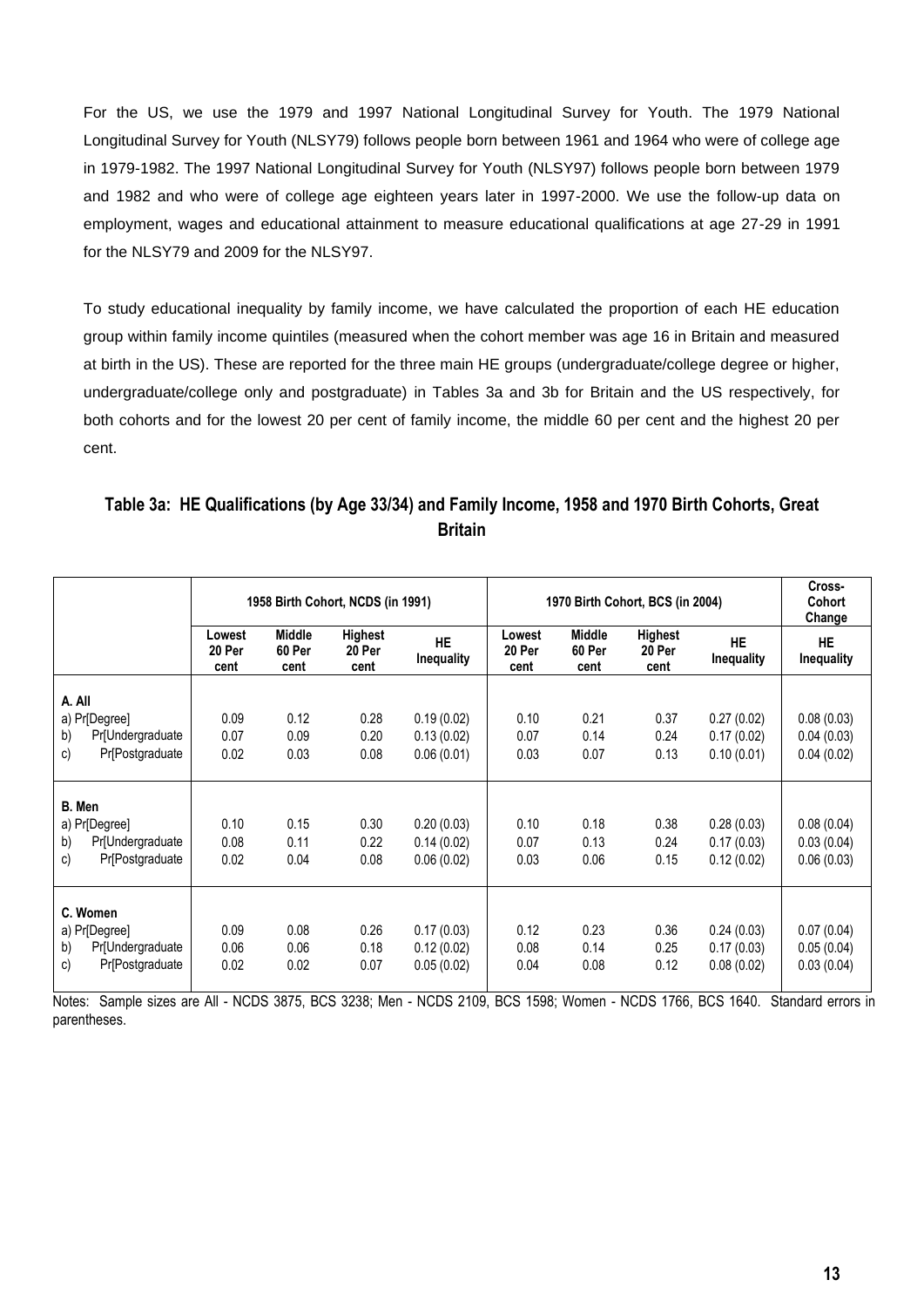|                         |                          |                                 | NLSY 1979 (in 1991)       |                                |                          |                                 | NLSY 1997 (in 2009)              |                         | Cross-<br>Cohort<br>Change |
|-------------------------|--------------------------|---------------------------------|---------------------------|--------------------------------|--------------------------|---------------------------------|----------------------------------|-------------------------|----------------------------|
|                         | Lowest<br>20 Per<br>cent | <b>Middle</b><br>60 Per<br>cent | Highest<br>20 Per<br>cent | <b>HE</b><br><b>Inequality</b> | Lowest<br>20 Per<br>cent | <b>Middle</b><br>60 Per<br>cent | <b>Highest</b><br>20 Per<br>cent | <b>HE</b><br>Inequality | <b>HE</b><br>Inequality    |
| A. All                  |                          |                                 |                           |                                |                          |                                 |                                  |                         |                            |
| a) Pr[College Degree or | 0.09                     | 0.22                            | 0.43                      | 0.34                           | 0.14                     | 0.31                            | 0.57                             | 0.43                    | 0.09(0.041)                |
| b) Pr[College Only]     | 0.06                     | 0.18                            | 0.33                      | 0.27                           | 0.11                     | 0.25                            | 0.37                             | 0.26                    | $-0.01$                    |
| c) Pr[Postgraduate]     | 0.03                     | 0.04                            | 0.10                      | 0.07                           | 0.03                     | 0.06                            | 0.20                             | 0.17                    | 0.10(0.024)                |
|                         |                          |                                 |                           |                                |                          |                                 |                                  |                         |                            |
|                         |                          |                                 |                           |                                |                          |                                 |                                  |                         |                            |
| B. Men                  |                          |                                 |                           |                                |                          |                                 |                                  |                         |                            |
| a) Pr[College Degree or | 0.10                     | 0.22                            | 0.40                      | 0.30                           | 0.13                     | 0.33                            | 0.54                             | 0.41                    | 0.10(0.058)                |
| b) Pr[College Only]     | 0.08                     | 0.18                            | 0.30                      | 0.22                           | 0.10                     | 0.26                            | 0.35                             | 0.25                    | 0.02(0.054)                |
| c) Pr[Postgraduate]     | 0.02                     | 0.04                            | 0.10                      | 0.08                           | 0.03                     | 0.07                            | 0.19                             | 0.16                    | 0.08(0.034)                |
|                         |                          |                                 |                           |                                |                          |                                 |                                  |                         |                            |
| C. Women                |                          |                                 |                           |                                |                          |                                 |                                  |                         |                            |
| a) Pr[College Degree or | 0.06                     | 0.23                            | 0.44                      | 0.37                           | 0.14                     | 0.31                            | 0.60                             | 0.46                    | 0.09(0.057)                |
| b) Pr[College Only]     | 0.03                     | 0.19                            | 0.34                      | 0.31                           | 0.11                     | 0.24                            | 0.39                             | 0.28                    | $-0.02$                    |
| c) Pr[Postgraduate]     | 0.03                     | 0.04                            | 0.10                      | 0.07                           | 0.03                     | 0.06                            | 0.21                             | 0.18                    | 0.11(0.033)                |
|                         |                          |                                 |                           |                                |                          |                                 |                                  |                         |                            |

**Table 3b: HE Qualifications (by Age 27-29) and Family Income, NLSY 1979 and 1997, United States**

Notes: Data are all weighted. Sample sizes are All - NLSY 1979, 1932, NLSY 1997, 2617; Men - NLSY 1979, 948 NLSY 1997, 1302; Women - NLSY 1979, 948, NLSY 1997, 1324.

By this metric (the gap in HE participation between the top fifth and gthe bottom fifth of the family income distribution), the upper panels of Table 3a and 3b reveal sizable HE inequalities in both countries in 1991 (0.19 for all in GB and 0.34 for all in the US). This rises strongly to 0.27 by 2004 in Britain and to 0.43 in 2009 in the US. Thus educational inequalities have risen in both countries through time and these have been drivers of falling social mobility as relative wages have risen (see the discussion of Tables 4a and 4b below). Educational inequality rises by much the same amount for men and women.

One key feature (as highlighted by Lindley and Machin, 2011) of the increased demand for graduates that has occurred through time has been the fact that many graduates no longer stop at the end of their undergraduate studies, but go on to obtain a postgraduate degree. These Tables show that, for all cohort members, the rise in educational inequality by family income is divided half and half amongst those with only an undergraduate qualification and those with a postgraduate qualification in GB, and the majority by postgraduates in the US. One way of considering this, which we return to in the discussion section below, is that the barriers to increased social mobility keep on being perpetuated by the colonisation of higher and higher educational qualifications by individuals from richer family backgrounds.

# <span id="page-13-0"></span>**3. Trends in Educational Wage Differentials**

In terms of education, for study of the other side of the social mobility coin, we need to look at the wage payoffs individuals obtain in the labour market. If the groups who have acquired more education (i.e. from the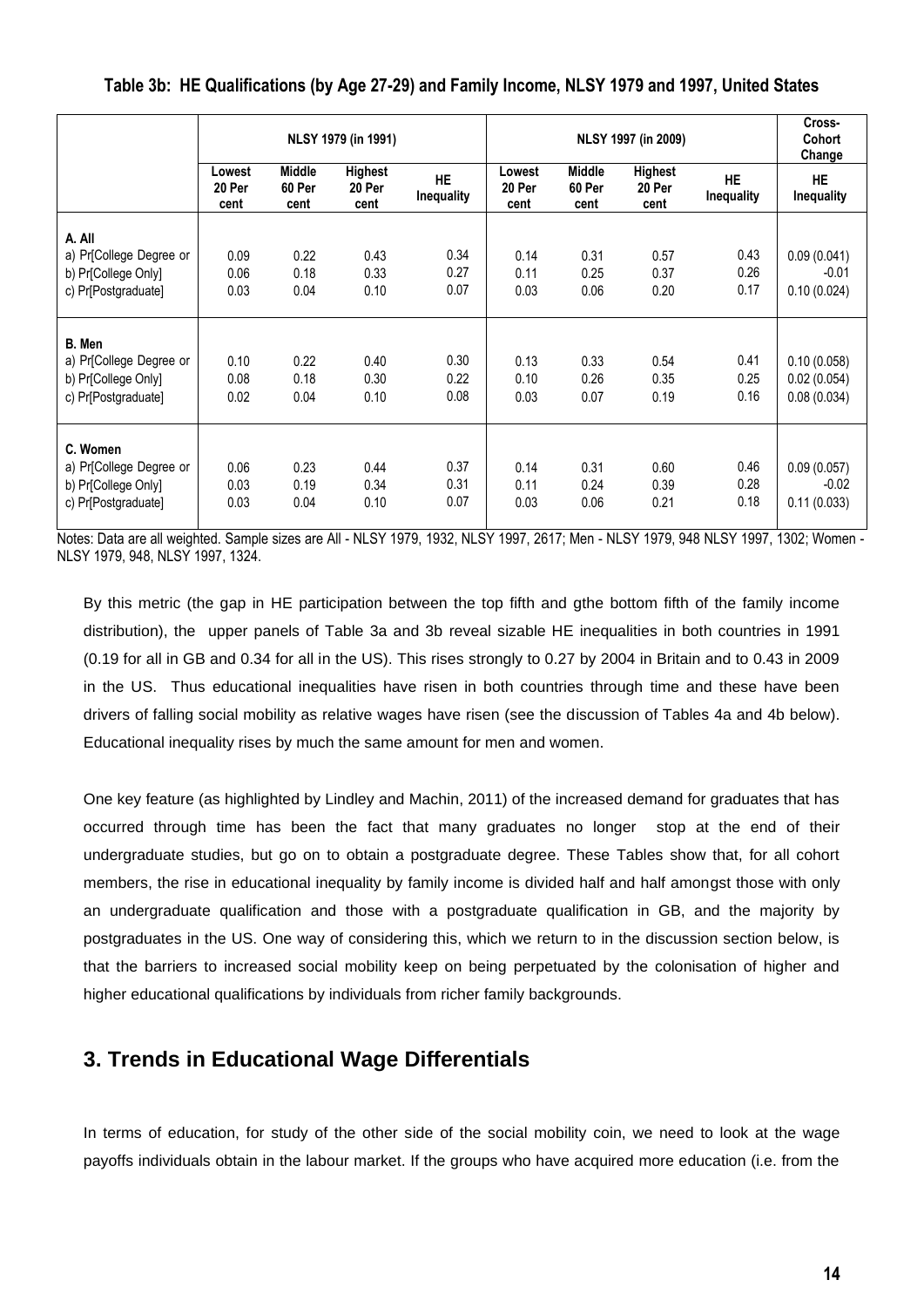upper part of the family income distribution) also get a bigger wage payoff, then this exacerbates already existent inequalities and reduces social mobility.

In this section, we therefore consider what has happened to wage differentials between education groups over time. Since the graduates are those whose education has risen more rapidly, and they are increasingly from wealthy families, it is this group of individuals we choose to focus upon. As in the last section, we first show what has happened for the overall adult workforce using Labour Force Survey and Current Population Survey data through time, and then focus on the cross-cohort comparisons in more detail.

#### **Changes in Wage Differentials by HE Group**

Table 4a shows LFS wage differentials for the composite graduate education groups for five year intervals between 1996 and 2011. These are estimated firstly on a pooled sample of male and female full time workers and these results are presented in panel A, but then also separately by gender where the results are presented in panels B and C. These show wage differentials by HE group (college degree or higher, college only and postgraduate) relative to the intermediate 1 level of highest qualification (as defined above), controlling for gender, a quadratic in age, whether the respondent is of white ethnicity, married/cohabiting, working in a private sector job and region of residence. For the US, Table 4b shows analogous CPS wage differentials by HE group relative to high school graduates between 1981 and 2011.

| A. All                         | 1996         | 2001         | 2006         | 2011         | Change 2011-1996 |
|--------------------------------|--------------|--------------|--------------|--------------|------------------|
|                                |              |              |              |              |                  |
| Undergraduate Degree or Higher | 0.428(0.009) | 0.458(0.006) | 0.457(0.006) | 0.457(0.006) | 0.029(0.012)     |
| Undergraduate Degree Only      | 0.409(0.010) | 0.425(0.007) | 0.416(0.007) | 0.416(0.007) | 0.006(0.013)     |
| Postgraduate Degree            | 0.470(0.014) | 0.531(0.009) | 0.527(0.008) | 0.545(0.009) | 0.075(0.018)     |
| Postgraduate/Undergraduate     | 0.060(0.016) | 0.106(0.010) | 0.111(0.009) | 0.129(0.010) | 0.068(0.021)     |
| Sample size                    | 21300        | 38007        | 33032        | 26285        |                  |
| B. Men                         | 1996         | 2001         | 2006         | 2011         | Change 2011-1996 |
|                                |              |              |              |              |                  |
| Undergraduate Degree or Higher | 0.401(0.011) | 0.427(0.007) | 0.415(0.008) | 0.419(0.008) | 0.018(0.015)     |
| Undergraduate Degree Only      | 0.378(0.012) | 0.391(0.009) | 0.377(0.009) | 0.383(0.010) | 0.005(0.017)     |
| Postgraduate Degree            | 0.452(0.018) | 0.505(0.012) | 0.482(0.011) | 0.496(0.013) | 0.044(0.024)     |
| Postgraduate/Undergraduate     | 0.074(0.020) | 0.113(0.014) | 0.104(0.013) | 0.113(0.014) | 0.039(0.027)     |
| Sample size                    | 13621        | 23594        | 19734        | 15509        |                  |
| C. Women                       | 1996         | 2001         | 2006         | 2011         | Change 2011-1996 |
|                                |              |              |              |              |                  |
| Undergraduate Degree or Higher | 0.474(0.014) | 0.510(0.009) | 0.515(0.009) | 0.510(0.004) | 0.035(0.019)     |
| Undergraduate Degree Only      | 0.458(0.015) | 0.479(0.010) | 0.469(0.010) | 0.459(0.011) | 0.001(0.021)     |
| Postgraduate Degree            | 0.512(0.022) | 0.577(0.014) | 0.595(0.012) | 0.612(0.014) | 0.100(0.029)     |
| Postgraduate/Undergraduate     | 0.054(0.025) | 0.098(0.015) | 0.126(0.014) | 0.153(0.014) | 0.099(0.032)     |
| Sample size                    | 7679         | 14413        | 13298        | 10776        |                  |

#### **Table 4a: Changes in LFS Wage Differentials by HE Groups (Full-Timers), Great Britain**

Notes: The sample consists of full-time workers aged 26 to 60 in Britain Wage differentials are relative to Intermediate 1 qualifications. Control variables included are: age, age squared, no qualifications, intermediate 2, gender, white, private sector, married/cohabiting, government office region dummies and additionally gender in the All specification. Standard errors are in parentheses.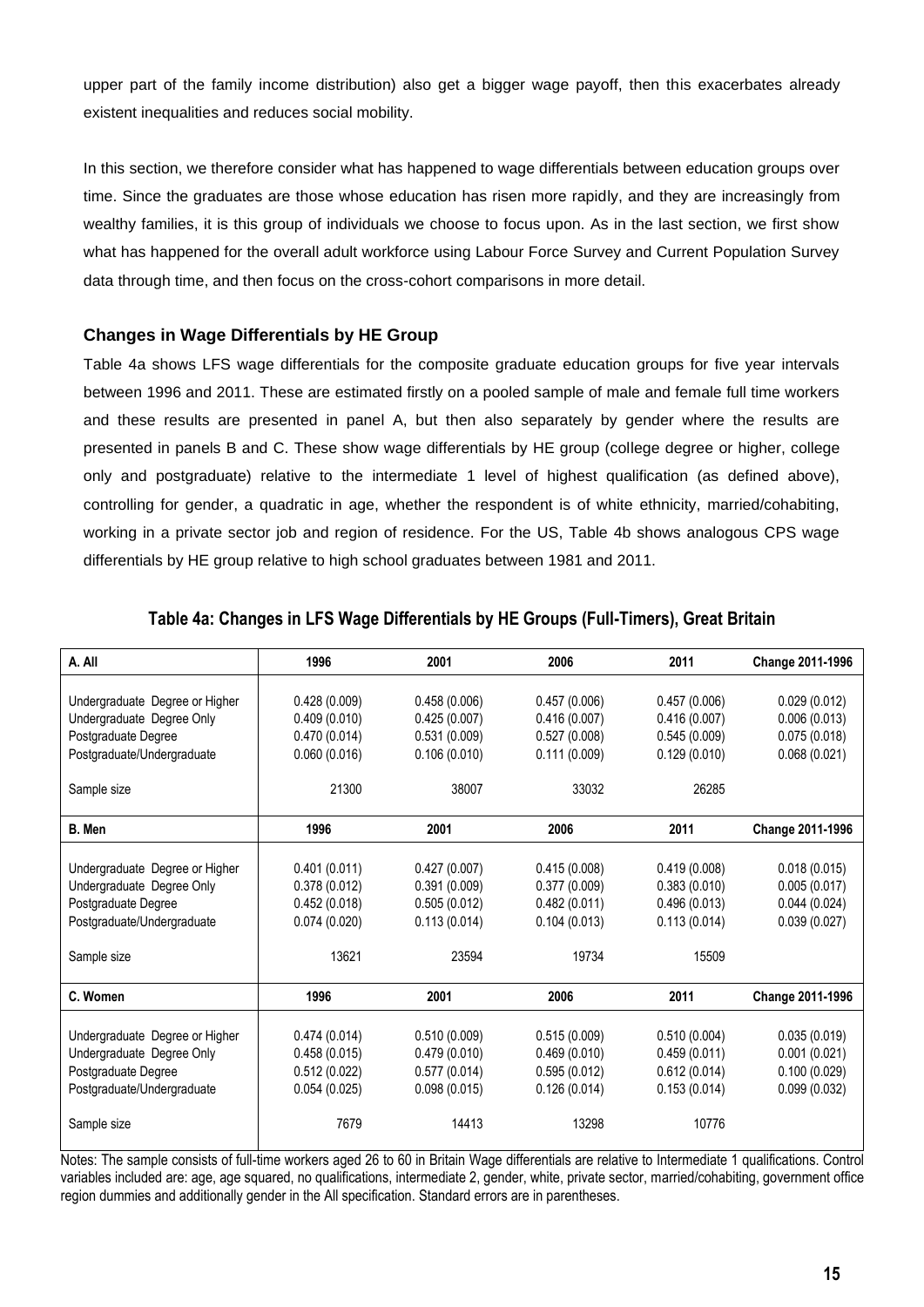For all graduates, wage differentials rise modestly in GB and significantly in the US. The first row of panel A in Table 1a shows that the relative log wages of all GB college graduates as compared to intermediate 1 workers increased over time by around 2.9 percentage points, rising from 42.8 per cent in 1996 to 45.7 per cent in 2011. The subsequent rows however, show that there have been important differences in the growth of wages by qualification within this graduate group. The rise in the college graduate log wage premium from 1996 to 2011 has only occurred for those who have stayed on after their first degree. Indeed, the postgraduate log wage differential increased by 7.5 percentage points (from 47.0 per cent in 1996 to 54.5 per cent by 2011), whereas the log wage premium for undergraduate workers basically stayed flat over this time period (increasing by a statistically insignificant 0.6 percentage points). The strengthening of the relative wage position of postgraduate vis-à-vis undergraduate workers can be clearly seen in the final row of panel A, where the postgraduate/undergraduate log wage differential increased by 6.8 percentage points (from 6.0 in 1996 to 12.9 per cent in 2011).

Table 4b shows similar patterns for the US, where the postgraduate/undergraduate log wage differential increased by 12.6 percentage points between 1981 and 2011. These patterns are consistent with those found both for Great Britain and the United States in Lindley and Machin (2011). In both countries there is significantly faster growth in the postgraduate wage differential than in the undergraduate/college only wage differential. This, when put together with the rising HE inequality we documented in Section 2, implies falling social mobility in both countries.

| A. All                  | 1981  | 1986  | 1991  | 1996  | 2001  | 2006  | 2011  | Change 2011-1981 |
|-------------------------|-------|-------|-------|-------|-------|-------|-------|------------------|
|                         |       |       |       |       |       |       |       |                  |
| Degree<br>College<br>or | 0.339 | 0.433 | 0.505 | 0.525 | 0.605 | 0.618 | 0.640 | 0.302(0.010)     |
| College Degree Only     | 0.300 | 0.391 | 0.441 | 0.423 | 0.532 | 0.540 | 0.552 | 0.252(0.011)     |
| Postgraduate Degree     | 0.425 | 0.527 | 0.631 | 0.682 | 0.752 | 0.774 | 0.803 | 0.378(0.014)     |
| Postgraduate/College    | 0.125 | 0.136 | 0.190 | 0.229 | 0.220 | 0.233 | 0.251 | 0.126(0.014)     |
|                         |       |       |       |       |       |       |       |                  |
| Sample size             | 29502 | 31258 | 36715 | 31024 | 50449 | 45984 | 43591 |                  |
| B. Men                  | 1981  | 1986  | 1991  | 1996  | 2001  | 2006  | 2011  | Change 2011-1981 |
|                         |       |       |       |       |       |       |       |                  |
| Degree<br>College<br>or | 0.308 | 0.395 | 0.473 | 0.478 | 0.583 | 0.597 | 0.619 | 0.311(0.013)     |
| College Degree Only     | 0.272 | 0.358 | 0.409 | 0.404 | 0.515 | 0.518 | 0.537 | 0.265(0.014)     |
| Postgraduate Degree     | 0.379 | 0.473 | 0.595 | 0.635 | 0.723 | 0.752 | 0.777 | 0.398(0.018)     |
| Postgraduate/College    | 0.106 | 0.115 | 0.186 | 0.231 | 0.208 | 0.234 | 0.240 | 0.133(0.019)     |
|                         |       |       |       |       |       |       |       |                  |
| Sample size             | 18394 | 18449 | 20811 | 17492 | 28204 | 26717 | 23836 |                  |
|                         |       |       |       |       |       |       |       |                  |
| C. Women                | 1981  | 1986  | 1991  | 1996  | 2001  | 2006  | 2011  | Change 2011-1981 |
|                         |       |       |       |       |       |       |       |                  |
| College<br>Degree<br>or | 0.358 | 0.457 | 0.517 | 0.569 | 0.618 | 0.636 | 0.655 | 0.296(0.015)     |
| College Degree Only     | 0.309 | 0.416 | 0.457 | 0.500 | 0.543 | 0.564 | 0.562 | 0.253(0.017)     |
| Postgraduate Degree     | 0.492 | 0.589 | 0.648 | 0.728 | 0.770 | 0.790 | 0.821 | 0.329(0.023)     |
| Postgraduate/College    | 0.183 | 0.183 | 0.190 | 0.227 | 0.226 | 0.226 | 0.258 | 0.076(0.024)     |
|                         |       |       |       |       |       |       |       |                  |
| Sample size             | 11108 | 12809 | 15904 | 13532 | 22245 | 21131 | 19755 |                  |
|                         |       |       |       |       |       |       |       |                  |

**Table 4b: Changes in CPS Wage Differentials by HE Groups (Full-Timers)**

Notes: Source is the Current Population Survey for people in the US. Wage differentials are relative to high school graduates. Control variables included are: no qualifications, high school dropout, some college, age, age squared, white, private sector, married/cohabiting, government office region dummies and additionally gender in the All specification. Standard errors are in parentheses.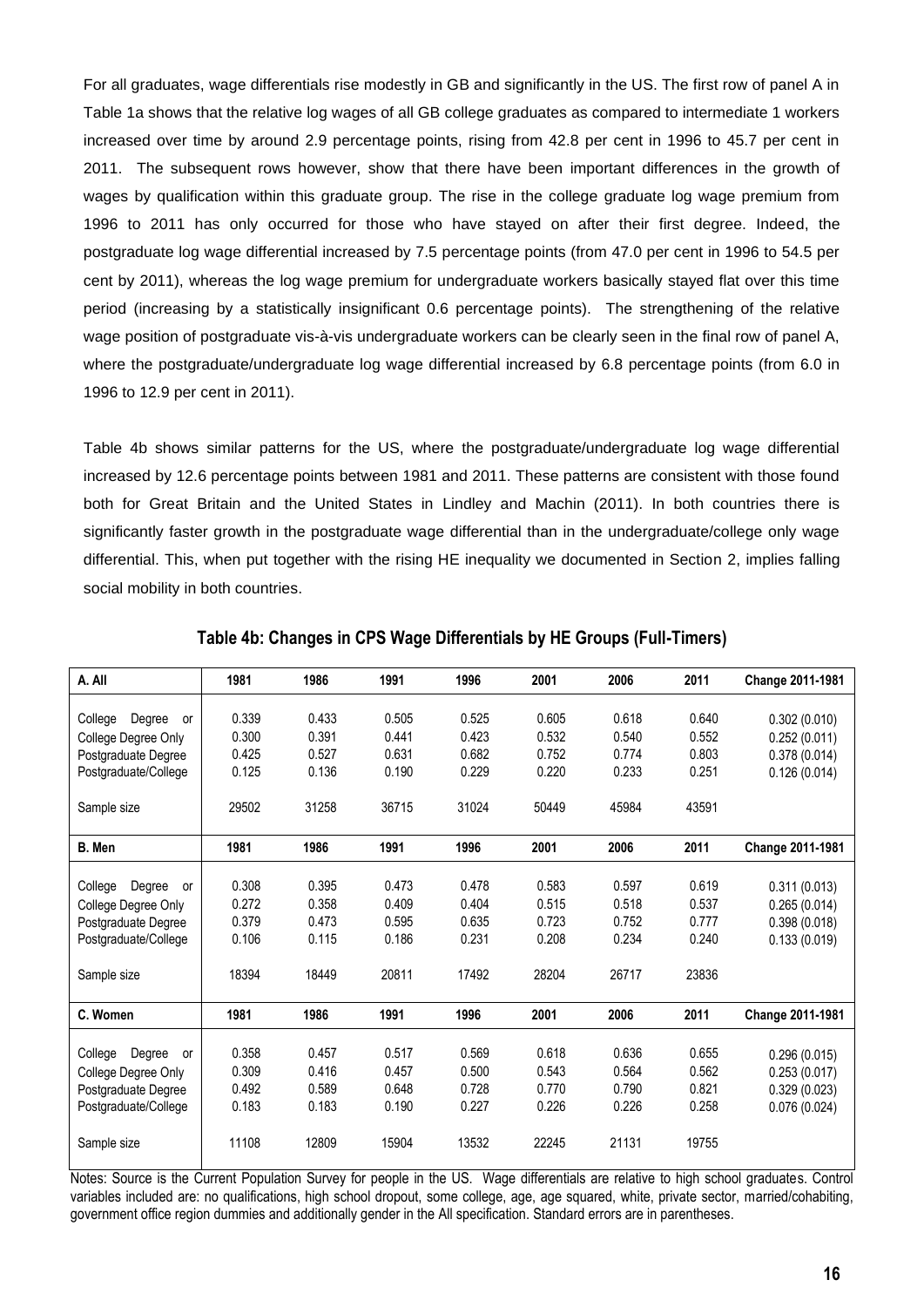Figure 1 shows the year on year evolution of the postgraduate/undergraduate wage differential for the two countries. In Britain, the overall rise between 1996 and 2011 is characterised by a sharp rise up in the late 1990s and early 2000s, followed by relative stability, and then the suggestion of another rise in the most recent years. In the US, there is a larger increase during the more recent years. Hence, in both countries, and to a larger extent in the US, it seems that the overall wage premium for staying on in higher education after acquisition of a first degree and obtaining postgraduate qualifications is increasingly more lucrative over time.

**a. Great Britain, 1996-2011.** Trends in PG/CO Percent Wage Differentials  $\frac{6}{5}$ 10 12 14 16  $\overline{4}$  $\overline{a}$  $\subseteq$ 

**Figure 1: Trends in the Overall Postgraduate/Undergraduate Only Wage Differential**

**b. United States, 1981-2011.**

1996 2001 2006 2011 Year

 $\overline{a}$ 

- ∞<br>-<br><del>ط</del>



Notes: The squares joined by the dark line show the postgraduate/undergraduate wage differential, derived from annual estimates of the log earnings equations for all full-time workers reported in panel A of Tables 4a and 4b. These are calculated as  $[exp(B) - 1]X100$ , where  $\beta$  is the estimated postgraduate/undergraduate only log earnings differentials. The solid lighter lines are 95% confidence intervals.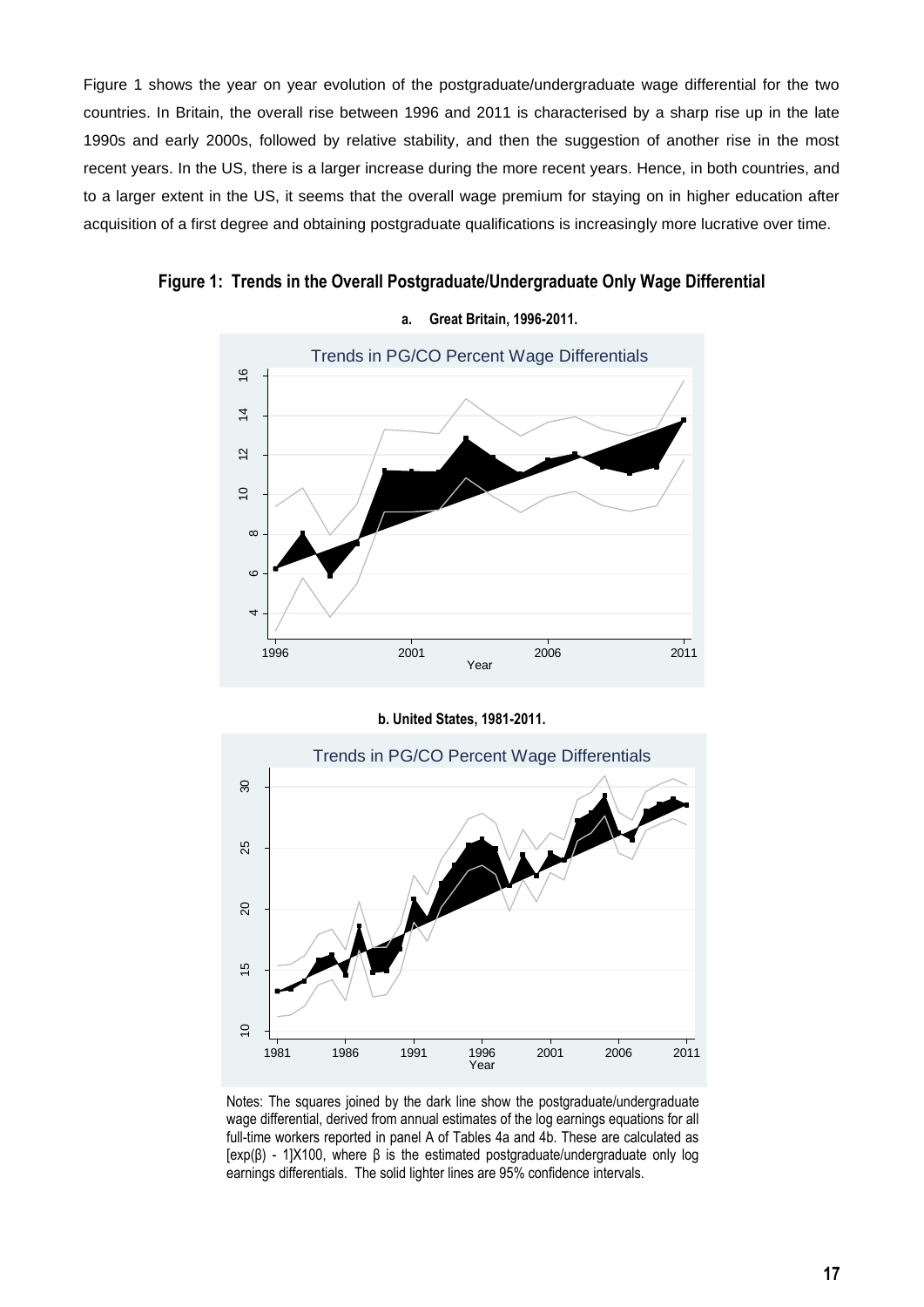An important addition to the existing literature is to investigate whether the wage growth of postgraduates relative to undergraduates displays any notable differences by gender. This is considered in panels B and C of Tables 4a and 4b, which show gender-specific changes over time. There is some evidence that the trends differ by gender, but also that these differ across the two countries. For Britain, Table 4a shows a bigger rise in the postgraduate/undergraduate log wage differential for women (of 9.9 compared to 3.9 percentage points for men). The faster increase in the differential occurs because of a faster increase in the postgraduate log wage differential of 10.0 percentage points for women compared 4.4 percentage points for men. The undergraduate wage differentials did not change for both men and women (where both changes are very small and insignificantly different from zero). The lack of growth is probably not surprising given the very rapid increases in the supply of graduates (especially women) documented in the previous section of the paper.

In the US, Table 4b shows larger increases for college only graduates, even if we compare these to the same starting year (1996) as for Britain, but that these are relatively similar for men and women. In terms of the postgraduate/undergraduate log wage differential, this has grown more for men (at 13.3 percentage points) than for women (at 7.6 percentage points).

#### **Changes in Wage Differentials by HE Group and Age Cohort**

It turns out that looking at gender differences for all 26-60 year olds masks different patterns of change by age cohort. This is shown in Tables 5a and 5b where wage differentials, and their changes over time, are shown separately for GB and the US by two broad age cohorts aged 26-45 and 46-60 respectively.

|                                                                                                                  |                                                              | Age 26-45                                                    |                                                                 |                                  | Age 46-60                        |                                                                       |
|------------------------------------------------------------------------------------------------------------------|--------------------------------------------------------------|--------------------------------------------------------------|-----------------------------------------------------------------|----------------------------------|----------------------------------|-----------------------------------------------------------------------|
| A. Men                                                                                                           | 1996                                                         | 2011                                                         | <b>Change 2011-1996</b>                                         | 1996                             | 2011                             | <b>Change 2011-1996</b>                                               |
| Undergraduate Degree or Higher<br>Undergraduate Degree Only<br>Postgraduate Degree<br>Postgraduate/Undergraduate | 0.371(0.012)<br>0.361(0.014)<br>0.396(0.021)<br>0.035(0.024) | 0.390(0.010)<br>0.356(0.012)<br>0.470(0.016)<br>0.114(0.017) | 0.019(0.017)<br>$-0.005(0.020)$<br>0.074(0.028)<br>0.079(0.032) | 0.482<br>0.428<br>0.534<br>0.146 | 0.478<br>0.442<br>0.542<br>0.100 | $-0.004(0.029)$<br>0.014(0.034)<br>$-0.032(0.043)$<br>$-0.046(0.051)$ |
| Sample size                                                                                                      | 9031                                                         | 9155                                                         |                                                                 | 4590                             | 6354                             |                                                                       |
| <b>B.</b> Women                                                                                                  | 1996                                                         | 2011                                                         | <b>Change 2011-1996</b>                                         | 1996                             | 2011                             | Change 2011-1996                                                      |
| Undergraduate Degree or Higher<br>Undergraduate Degree Only<br>Postgraduate Degree<br>Postgraduate/Undergraduate | 0.464(0.016)<br>0.456(0.026)<br>0.486(0.026)<br>0.029(0.029) | 0.477(0.012)<br>0.441(0.014)<br>0.562(0.018)<br>0.122(0.018) | 0.013(0.022)<br>$-0.016(0.024)$<br>0.076(0.035)<br>0.092(0.038) | 0.521<br>0.475<br>0.596<br>0.121 | 0.566<br>0.480<br>0.704<br>0.223 | 0.045(0.037)<br>0.005(0.044)<br>0.108(0.053)<br>0.103(0.063)          |
| Sample size                                                                                                      | 5170                                                         | 6207                                                         |                                                                 | 2509                             | 4569                             |                                                                       |

#### **Table 5a: Changes in LFS Wage Differentials by HE Groups (Full-Timers) by Age Cohort, Great Britain**

Notes: The samples consist of full-time graduate workers aged 26 to 45 and 46 to 60 in Britain Wage differentials are relative to Intermediate 1 qualifications. Control variables included are: no qualifications, intermediate 2, gender, white, private sector, married/cohabiting, government office region dummies and additionally gender in the All specification. Standard errors are in parentheses.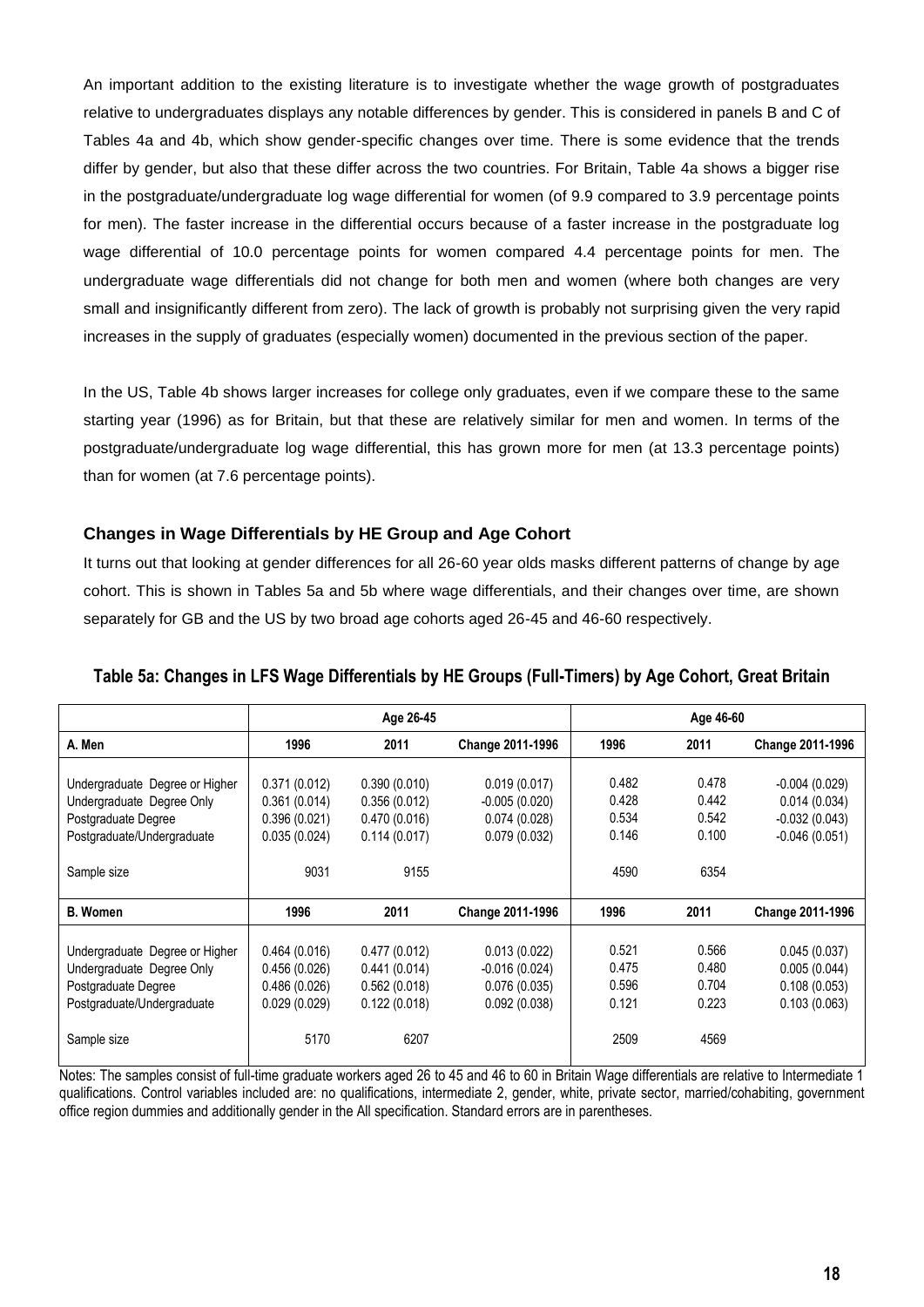The British pattern for the younger group of graduates is now very similar across men and women, with relatively constant undergraduate wage differentials and significantly rising postgraduate wage differentials combining to form a significant rise in the postgraduate/undergraduate log wage differential of 7.9 percentage points for men and 9.2 percentage points for women. A similar pattern exists in the US, but with postgraduate men doing slightly better than women. Table 5b shows the postgraduate/undergraduate log wage differential increased by 9.7 percentage points for men and 8.8 percentage points for women.

| Table 5b: Changes in CPS Wage Differentials by HE Groups (Full-Timers) by Age Cohort, United States |  |  |  |
|-----------------------------------------------------------------------------------------------------|--|--|--|
|                                                                                                     |  |  |  |

|                           | Age 26-45 |       |                  | Age 46-60 |       |                  |
|---------------------------|-----------|-------|------------------|-----------|-------|------------------|
| A. Men                    | 1981      | 2011  | Change 2011-1981 | 1981      | 2011  | Change 2011-1981 |
| College Degree or Higher  | 0.268     | 0.594 | 0.325(0.015)     | 0.412     | 0.653 | 0.240(0.024)     |
| College Degree Only       | 0.226     | 0.522 | 0.296(0.016)     | 0.405     | 0.559 | 0.154(0.027)     |
| Postgraduate Degree       | 0.357     | 0.750 | 0.393(0.021)     | 0.427     | 0.806 | 0.379(0.033)     |
| Postgraduate/College Only | 0.130     | 0.228 | 0.097(0.022)     | 0.023     | 0.247 | 0.224(0.036)     |
| Sample size               | 12808     | 14488 |                  | 5586      | 9348  |                  |
| <b>B.</b> Women           |           |       |                  |           |       |                  |
| College Degree or Higher  | 0.366     | 0.641 | 0.275(0.018)     | 0.340     | 0.664 | 0.323(0.031)     |
| College Degree Only       | 0.319     | 0.553 | 0.234(0.019)     | 0.284     | 0.572 | 0.288(0.034)     |
| Postgraduate Degree       | 0.493     | 0.815 | 0.322(0.026)     | 0.497     | 0.815 | 0.319(0.050)     |
| Postgraduate/College Only | 0.174     | 0.262 | 0.088(0.026)     | 0.213     | 0.243 | 0.030(0.055)     |
| Sample size               | 7753      | 11830 |                  | 3355      | 7925  |                  |

Notes: Source is the Current Population Survey for people in the US. Wage differentials are relative to high school graduates. Control variables included are: no qualifications, high school dropout, some college, age, age squared, white, private sector, married/cohabiting, government office region dummies and additionally gender in the All specification. Standard errors are in parentheses.

<span id="page-18-0"></span>For the older cohorts, however, the British patterns are different across genders. Older women with postgraduate qualifications have much more sizable wage differentials in the cross-sections and do just as well through time as the younger women (in fact, numerically a little better with a rise of 10.3 percentage points). However, for men, the postgraduate differentials for the older cohort do not rise, and the postgraduate/undergraduate log wage differential actually falls by 4.6 percentage points between 1996 and 2011. For the US postgraduate men improve their position much more than postgraduate women (presumably because the very few women in this group did well in terms of earnings power back in 1981 owing to their scarcity). Overall, Table 5b shows the relative wage position of both age cohorts of US male and female graduates improving better, but postgraduates improving their wage position by significantly more.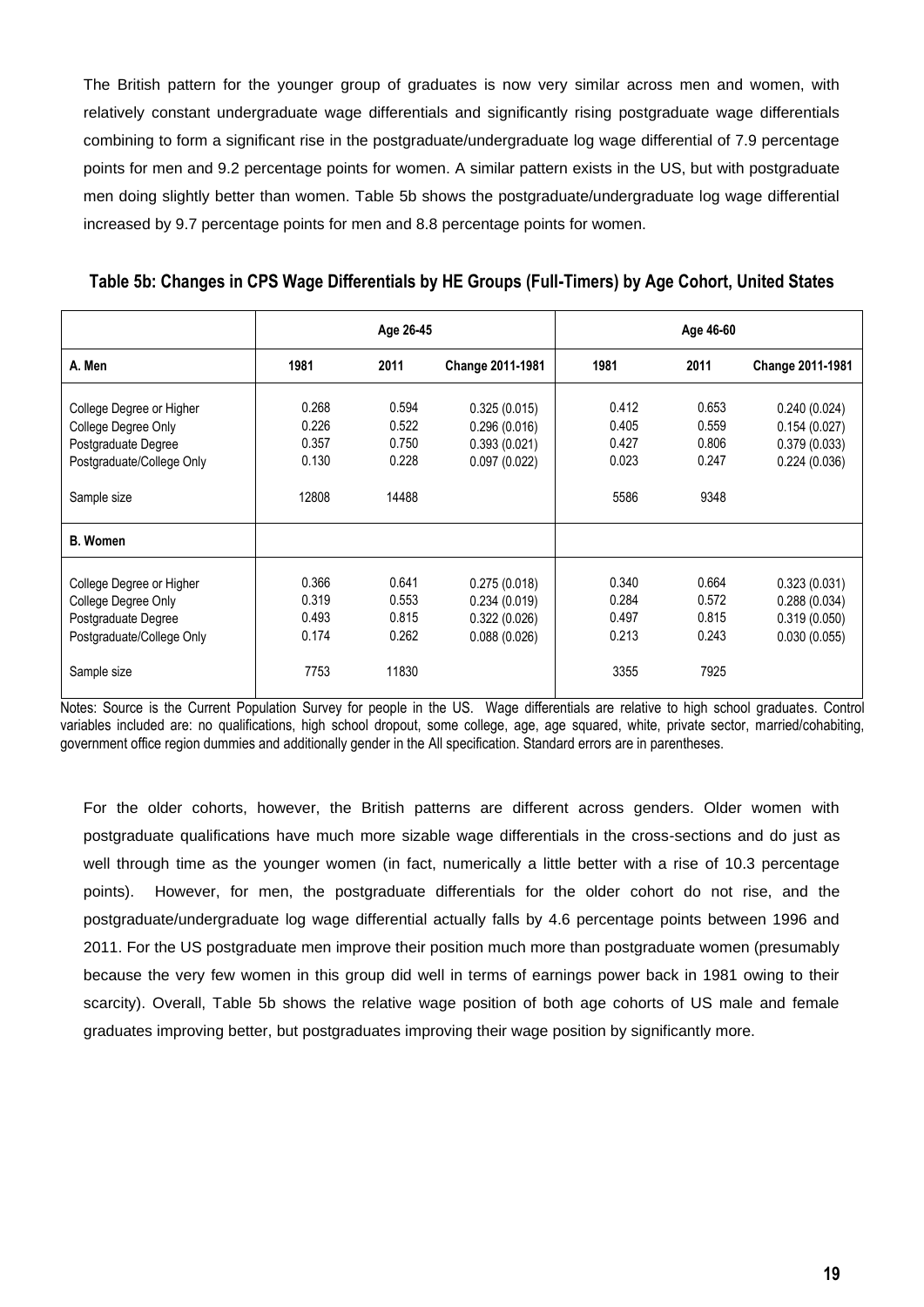# **4. Discussion of Implications for Social Mobility**

#### **Existing Work**

The earlier work on falling social mobility in Britain (Blanden, Gregg and Machin, 2005, and Blanden, Goodman, Gregg and Machin, 2005) compared the cross-generation correlation of income for the 1958 and 1970 British birth cohorts and showed this correlation rose significantly across these birth cohorts. Thus, social mobility fell. A key aspect of this fall was an increased sensitivity of degree acquisition to family income (Blanden and Machin, 2004). Further investigation (by Blanden and Machin, 2008) revealed that there has been a step change down in social mobility levels for these cohorts who respectively were of the age to go to higher education in the early 1980s and early 1990s. For cohorts born after this, the level of social mobility probably did not deteriorate further. Neither, though, did it improve.

A great deal of concern has been expressed in many quarters about these trends and they have generated a lot of subsequent research and controversy, for example the debate about whether mobility really fell across the 1958 and 1970 cohorts between Blanden, Gregg and Macmillan (2011) and Erikson and Goldthorpe (2010). Both sets of authors agree that income mobility fell across the 1958 and 1970 cohorts, whilst social class mobility did not. Blanden, Gregg and Macmillan (2011) reconcile the differences by noting that income inequality rose within social class groups over time so that one sees no between-group change in social class mobility, but that the fall in income mobility occurs within social class groupings. Note also that Ermisch and Nicoletti (2007) report falling mobility from British Household Panel Survey data for the same birth cohorts.

In the US, changes in the correlation of income across generations have also been considered quite extensively in recent years. Corcoran (2001), Fertig (2003) and Mayer and Lopoo (2005) all find a fall in intergenerational persistence while studies by Levine and Mazumder (2002) and Lee and Solon (2009) have more ambiguous findings. Results for the US on educational mobility in Hertz et al (2007) show a rise in the cross-generation correlation of education.

#### **New Results**

How do the new results reported in Section 2 and 3 further contribute to these debates on changing social mobility? The first observation is that they very much reveal common patterns of change for two key factors underpinning social mobility in Britain and America. Educational inequalities by family income have risen significantly in both countries. Moreover, they appear to be gender neutral and increasingly tilted towards higher graduate qualifications. At the same time, these higher graduate qualifications are earning more in the labour market than they used to. Thus, the overall findings make it clear that the individuals who have done better in terms of wages are those people who have acquired higher education qualifications. In turn, the acquisition of higher qualifications has become more skewed towards people from more wealthy backgrounds. Thus, the labour market earnings trends we have described here have not only raised earnings inequality within generations, but have also hampered social mobility. It is people from already wealthy family backgrounds who are increasingly reaping higher rewards in the labour market from their higher qualifications.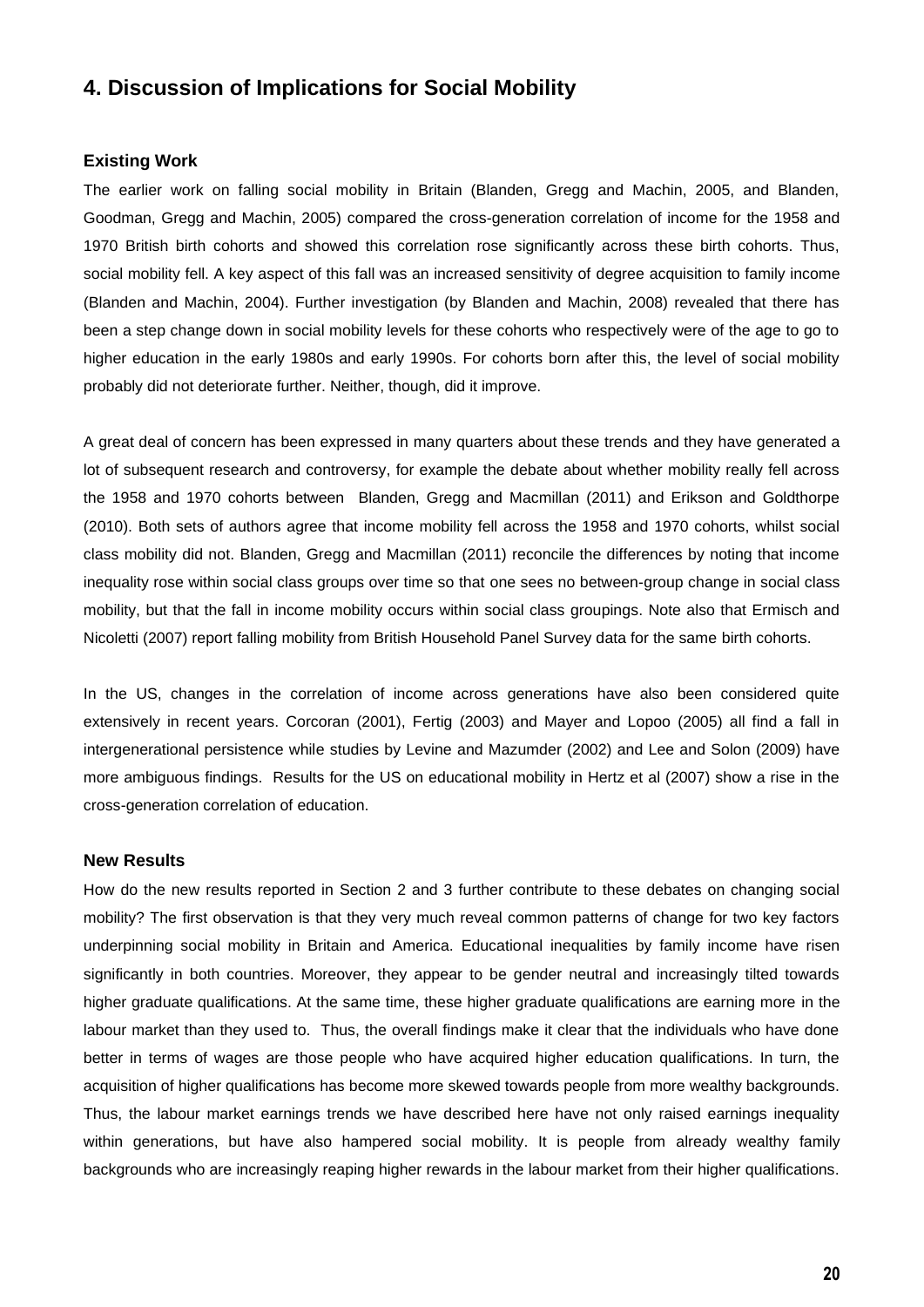It is notable that these patterns are present for the whole of the last thirty years, including the most recent decade that was not studied in earlier work.

Our findings also highlight some new features associated with this. First, there is clear heterogeneity within the graduate group, in terms of who has achieved more economic success through better labour market outcomes in the last thirty years or so. An interesting trend through time is that more people are acquiring postgraduate degrees and not stopping their education to enter the labour market after their undergraduate studies. This seems to be a key part of the quest for more and more education, especially the acquisition of Master's degrees. The 1980s was characterised by sharp increases in wages for undergraduates, but this seems to have slowed down more recently (possibly due to increased graduate supply finally dampening down wages in the late 1990s and 2000s) and people have recognised the need to get a postgraduate degree to distinguish themselves. Thus, a significant portion of the rise in educational inequality we described in Section 2 is from postgraduates and they have seen the biggest wage gains across the whole education spectrum, raising wage inequality and holding back social mobility.

How important in quantitative terms is this rise of the postgraduate worker? To contextualise our results, our analysis shows that, out of the 18.7 million British workers aged between 26 and 60 employed in 2011 that, 11 per cent, or 2.1 million workers held a postgraduate qualification. Out of 104.3 million workers aged 26-60 in the US in 2011, 13 per cent, or 13.6 million workers had a postgraduate degree. Workers with these advanced degrees have very clearly become a large part of the workforce in both countries.

As we have already noted the wage payoff for these workers has also gone up as postgraduate qualifications have become increasingly lucrative. How lucrative? In Britain in 2011, the mean weekly wage for a worker with an undergraduate degree only was £757 per week. So, the 2011 estimate of a 14 per cent higher wage differential for postgraduates compared to undergraduates translates into around £106 per week higher earnings, for the typical postgraduate, or (for a full year worker) just over £5,500. In 2011 in the US, the average weekly wage for a college only worker was \$1,093. With a postgraduate wage premium of 29 per cent, this shows a weekly wage premium of \$317, or an annual (full year worker) gain of almost \$16,500.<sup>2</sup>

The increased presence of the postgraduate worker in the labour market, the fact that workers with such qualifications predominantly come from richer backgrounds and (even more importantly) the size of the wage return raises interesting questions in terms of the recent changes to HE financing in Britain. The £9,000 annual undergraduate fee that has been recently introduced is big, but so too are the wage returns that graduates - especially those going on to postgraduate level - can command. It will be interesting to study the social mobility consequences of this in the future. It seems very hard to see how the increased fees, coupled with increased educational inequalities higher and higher up the education hierarchy, can do anything but bolster social immobility. with increased educational inequalities higher and higher up the education hierarchy, can do anything but<br>bolster social immobility.<br><sup>2</sup> We have also calculated these gains for men and women, using the gender-specific wage

the 12 percent postgraduate/undergraduate wage premium corresponds to an annual gain of around £5,300 and for women the 17 percent premium yields around £5,500. For the US, the 27 percent postgraduate/college only premium for men yields an annual gain of just under \$18,000 and for the premium of 29 percent for women the annual gain is around \$13,500.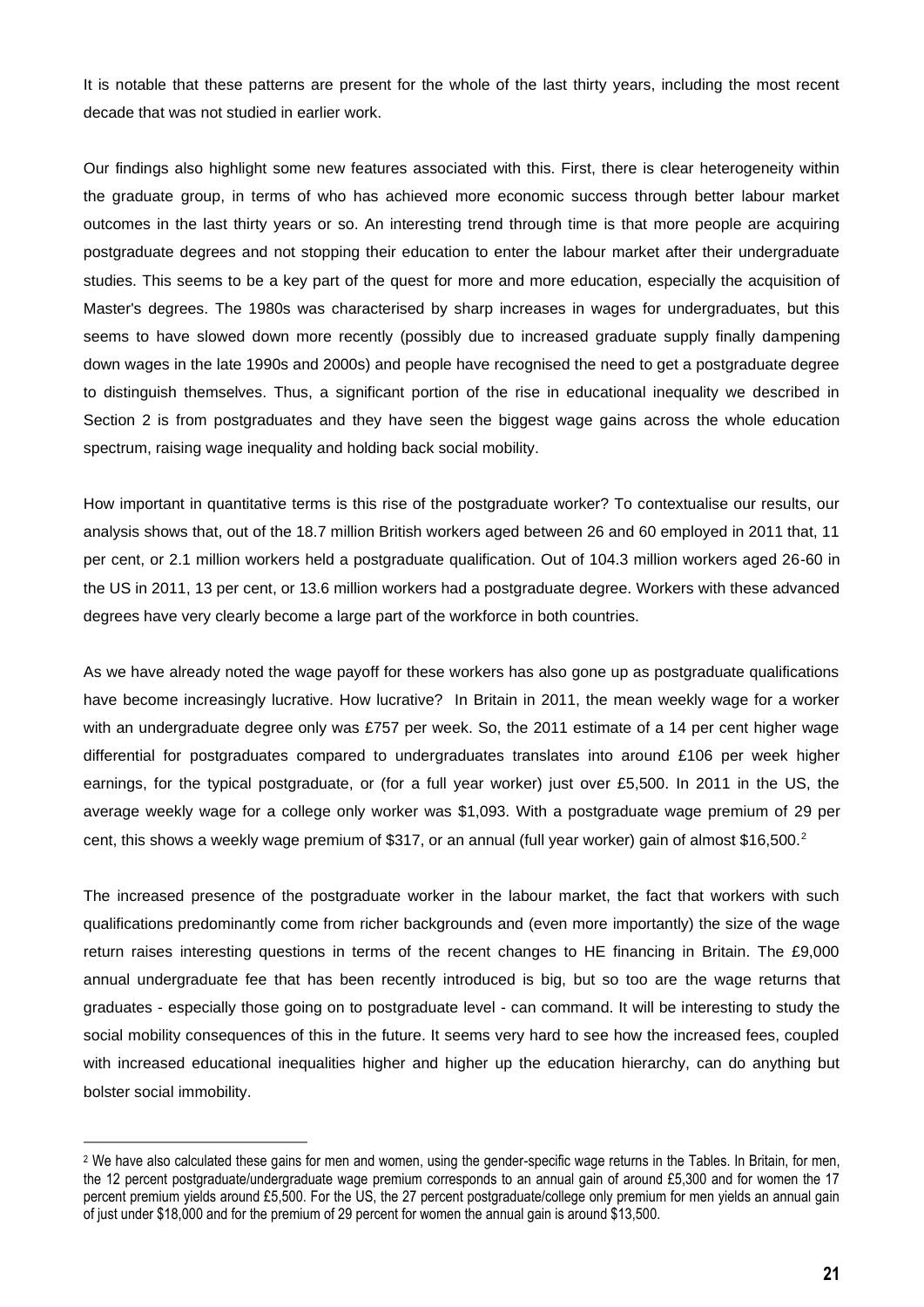The second key aspect that our new findings highlight is an interesting gender dimension to the patterns of change. This also has ramifications for social mobility. First of all, women's education levels were lagging some way behind men's at the start of the period we study (thirty years ago in 1981) but by 2011 they are just as high (in GB) and higher (in the US). Thus, women's increased education has proven to be a key factor in terms of narrowing gender wage differentials through time.

The gender differences thus show one aspect of the equalisation of education has been gender related. However, this has come at a cost. Men at the bottom end of the education distribution (those with no or limited qualifications) are now doing worse than women in terms of educational attainment. This, of course, can be tracked back to school where girls perform better, on average, across the board. In Britain, the higher share of young men leaving school with poor qualifications is a serious policy concern. Similar patterns can be seen in the US where men's education has been falling back quite rapidly relative to women. Autor (2010) argues that stagnating male education levels imply serious problems because men are behind at the bottom end of the education spectrum and the labour market increasingly penalises this, he also argues that there are wider negative consequences, including crime, lower marriage probabilities (as there are fewer similarly educated women) and the societal problems that ensue.

This is an important policy area and one that debates on social mobility often miss. The education aspect of social mobility debates are usually cast in terms of higher levels of achievement and (often, though not always) in terms of higher education alone. A big feature that both the postgraduate and gender dimensions of our findings show, is that those stuck at the bottom of the education distribution are falling further and further behind. This should receive a higher profile in policy discussions around social mobility than is currently the case.

# <span id="page-21-0"></span>**5. Conclusions**

This report revisits some aspects of the discussions on changing social mobility, closely linking them to changes in educational inequalities and to wage trends by education to offer an up-to-date picture of what has happened to the drivers of social mobility. A key focus is placed upon the postgraduate wage premium as a new aspect of changing social mobility.

In both Britain and America over the last thirty years, educational inequalities by family income have increased and wage differentials for the more educated have significantly risen, showing reasons why social mobility has fallen. New aspects of the area that we focus upon include heterogeneity amongst the growing graduate group where we study differences between undergraduate and postgraduate education, together with gender differences in education and wage returns to different educational qualifications.

The concluding observation is that the international comparative work on social mobility highlights that the two countries we study - Britain and America - are low mobility nations. A key question for our work is whether or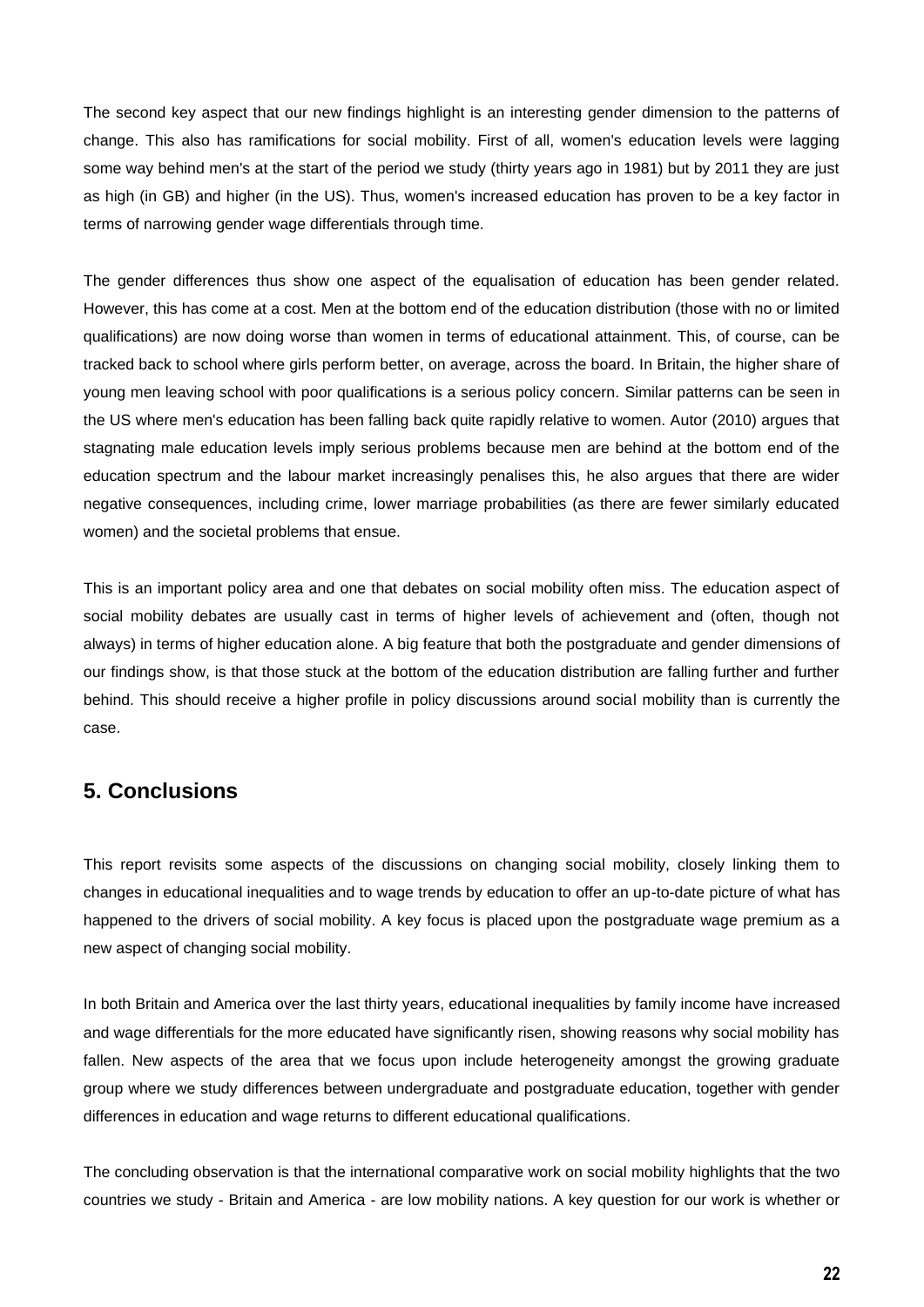<span id="page-22-0"></span>not it is able to identify patterns of change that could help to ameliorate this position. Unfortunately, the findings on recent trends and on the new dimensions of the social mobility situation we highlight seem to paint a pessimistic picture in this regard. The changing patterns of educational and labour market inequalities in both countries are moving in directions that go against improved social mobility. Given this, careful and creative thought needs to be placed upon identifying plausible policy levers that could be pulled to alter these trends and so improve the low social mobility position of Britain and America.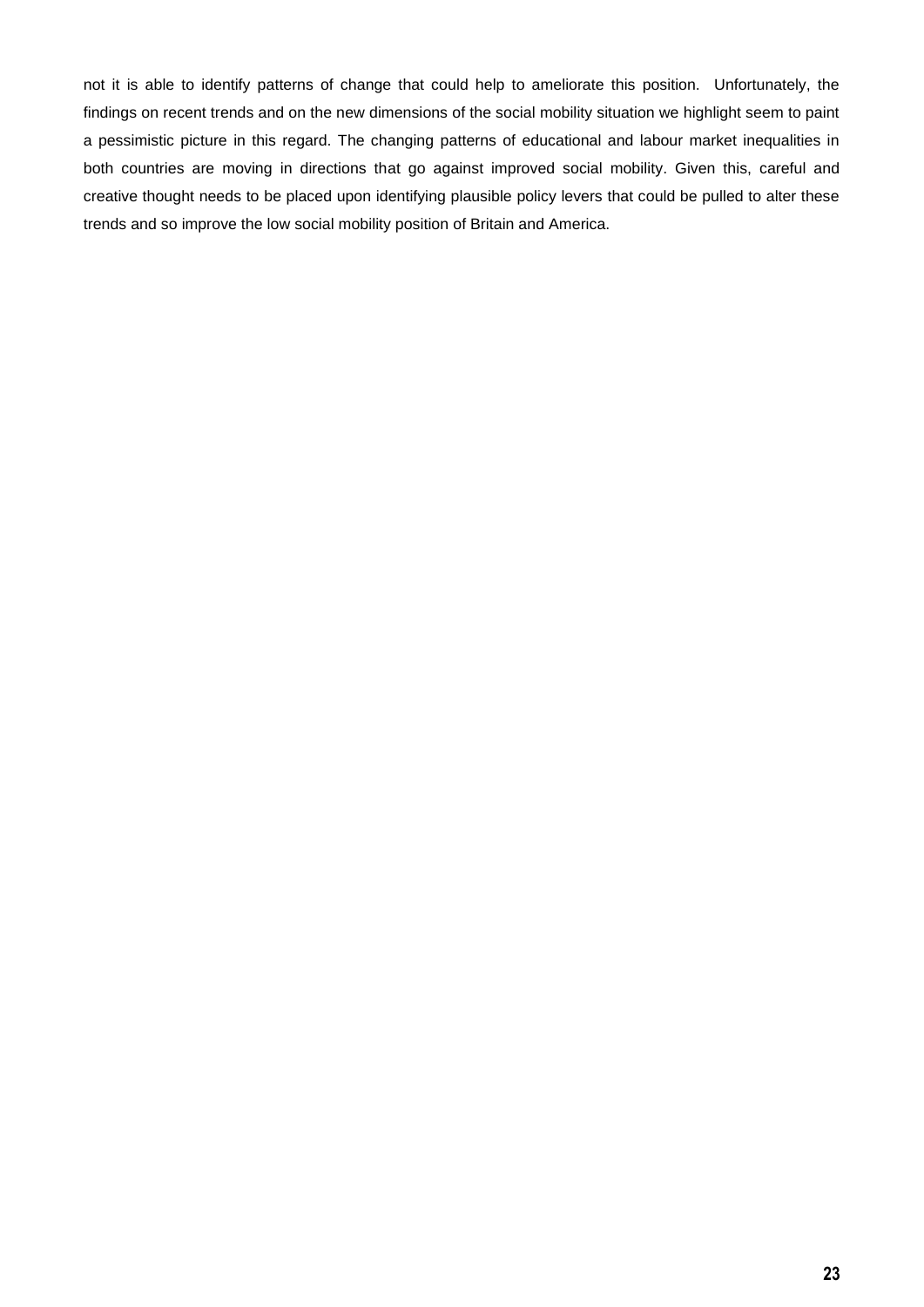# **References**

- Acemoglu, D. and D. Autor (2010) Skills, Tasks and Technologies: Implications for Employment and Earnings, in Ashenfelter, O. and D. Card (eds.) Handbook of Labor Economics, Volume 4, Amsterdam: Elsevier.
- Autor, D. (2010) US Labor Market Challenges Over the Longer Term, MIT mimeo.
- Bailey, M. and S. Dynarksi (2011) Gains and Gaps: Changing Inequality in US College Entry and Completion, National Bureau of Economic Research Working Paper No. 17633.
- Belley, P. and L. Lochner (2007) The Changing Role of Family Income and Ability in Determining Educational Achievement,Journal of Human Capital, 1, 37-89.
- Blanden, J., P. Gregg and S. Machin (2005) Intergenerational Mobility in Europe and North America, Sutton Trust.
- Blanden, J., A. Goodman, P. Gregg and S. Machin (2005) Changes in Intergenerational Income Mobility in Britain, in M. Corak (ed.), Generational Income Mobility in North America and Europe, Cambridge, MA.: Cambridge University Press.
- Blanden, J., P. Gregg and L. Macmillan (2011) Intergenerational Persistence in Income and Social Class: The Impact of Within-Group Inequality, IZA Discussion Paper No. 6202.
- Blanden, J. and S. Machin (2004) Inequality in the Expansion of Higher Education, Scottish Journal of Political Economy, Special Issue on Education, 51, 230-249.
- Blanden, J. and S. Machin (2008) Up and Down the Generational Income Ladder in Britain: Past Changes and Future Prospects, National Institute Economic Review, 205, 101-116.
- Corcoran, M. (2001) Mobility, Persistence, and the Consequences of Poverty for Children: Child and Adult Outcomes, Danziger, S. and R. Havemen (eds.) Understanding Poverty, 127-61, New York: Russell Sage Foundation.
- Eriksson, R. and J. Goldthorpe (2010) Has Social Mobility Decreased? Reconciling Divergent Findings on Income and Class Mobility, British Journal of Sociology, 61, 211-30.
- Ermisch, J. and C. Nicoletti (2007) Intergenerational Earnings Mobility: Changes Across Cohorts in Britain, B.E. Journal of Economic Analysis and Policy, 7, Issue 2 (Contributions) Article 9.